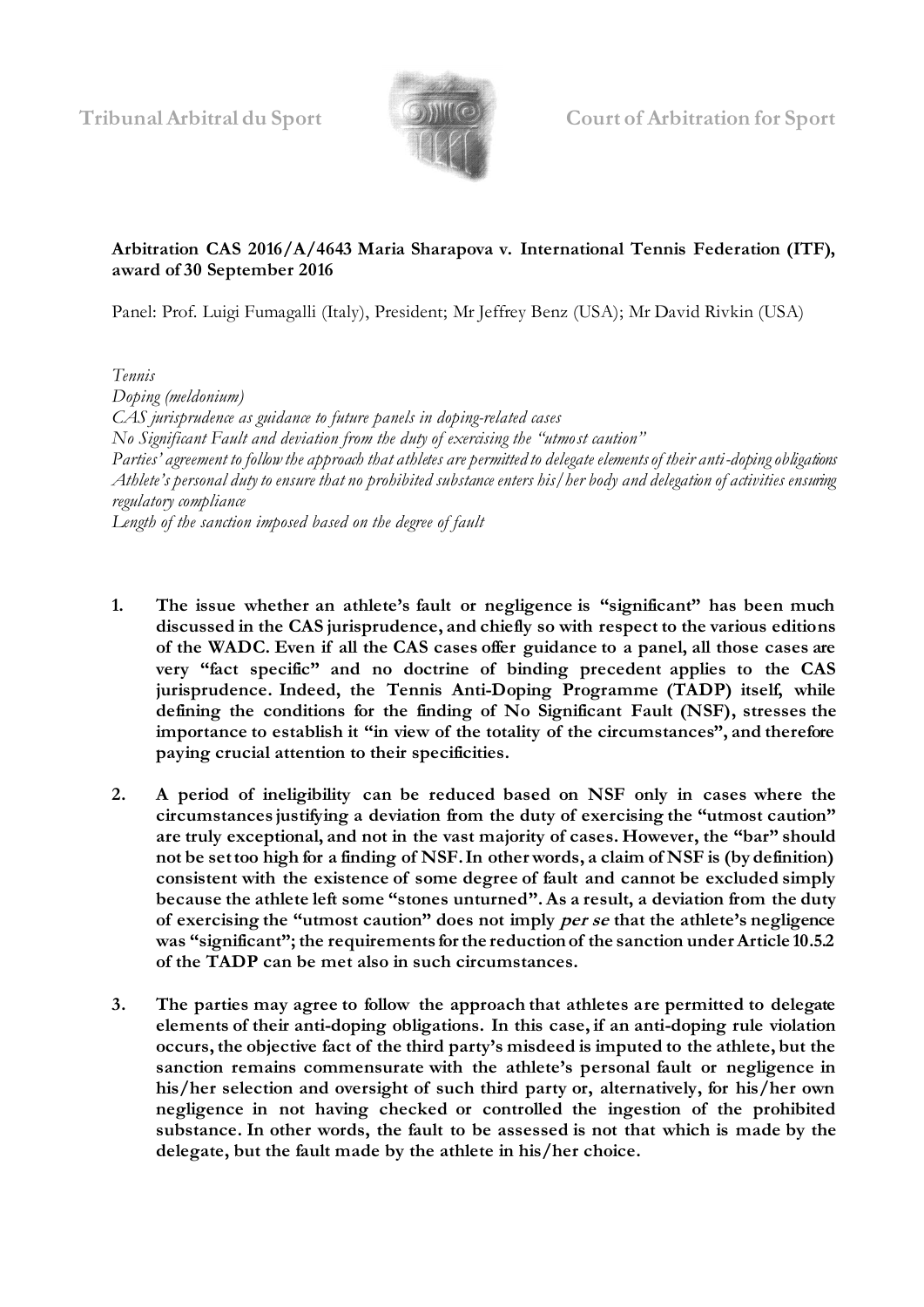- **4. Even though, under the TADP, it is the athlete's personal duty to ensure that no prohibited substance enters his/her body and it is the responsibility of each player to be familiar with the most current edition of the Prohibited List, nothing prevents a highlevel athlete focused on demanding sporting activities all over the world, from delegating activities aimed at ensuring regulatory compliance and more specifically that no anti-doping rule violation is committed.**
- **5. The measure of the sanction to be imposed depends on the degree of fault. Even if an athlete is found to be reasonable in selecting a company to assist him/her in meeting his/her anti-doping obligations, failure to monitor or supervise such company and failure to disclose the use of the prohibited substance on her anti-doping control forms exclude the minimum degree of fault falling within NSF.**

### **1. BACKGROUND**

### **1.1 THE PARTIES**

 $\overline{a}$ 

- 1. Maria Sharapova (the "Player" or the "Appellant") is a top-level professional tennis player of Russian nationality born on 19 April 1987. The Player has been a resident in the United States of America since 1994, and has competed regularly on the WTA Tour<sup>1</sup> since 2001. She is one of only ten women to hold the Career Grand Slam, having won four Grand Slam events in a single discipline. She also won the [silver](https://en.wikipedia.org/wiki/Olympic_silver_medal)medal in women's singles at the 2012 Summer Olympic Games in London.
- 2. The International Tennis Federation ("ITF" or the "Respondent") is the International Olympic Committee-recognized international sports federation for the sport of tennis, and has its headquarters in London, United Kingdom. One of the objects and purposes of the ITF is to promote the integrity of tennis and to protect the health and rights of tennis players. To these ends, the ITF, a signatory to the World Anti-Doping Code (the "WADC") established by the World Anti-Doping Agency ("WADA"), adopted the Tennis Anti-Doping Programme (the "TADP") to implement the provisions of the WADC.

# **1.2 THE DISPUTE BETWEEN THE PARTIES**

3. Below is a summary of the main relevant facts and allegations based on the Parties' written submissions, pleadings and evidence adduced during these proceedings. Additional facts and allegations may be set out, where relevant, in connection with the legal discussion that follows. Although the Panel has considered all the facts, allegations, legal arguments and ev idence submitted by the Parties in the present proceedings, it refers in this award only to the

<sup>1</sup> The Women's Tennis Association ("WTA") is the principal organizing body of women's professional tennis. It governs the WTA Tour, which is the worldwide professional tennis tour for women.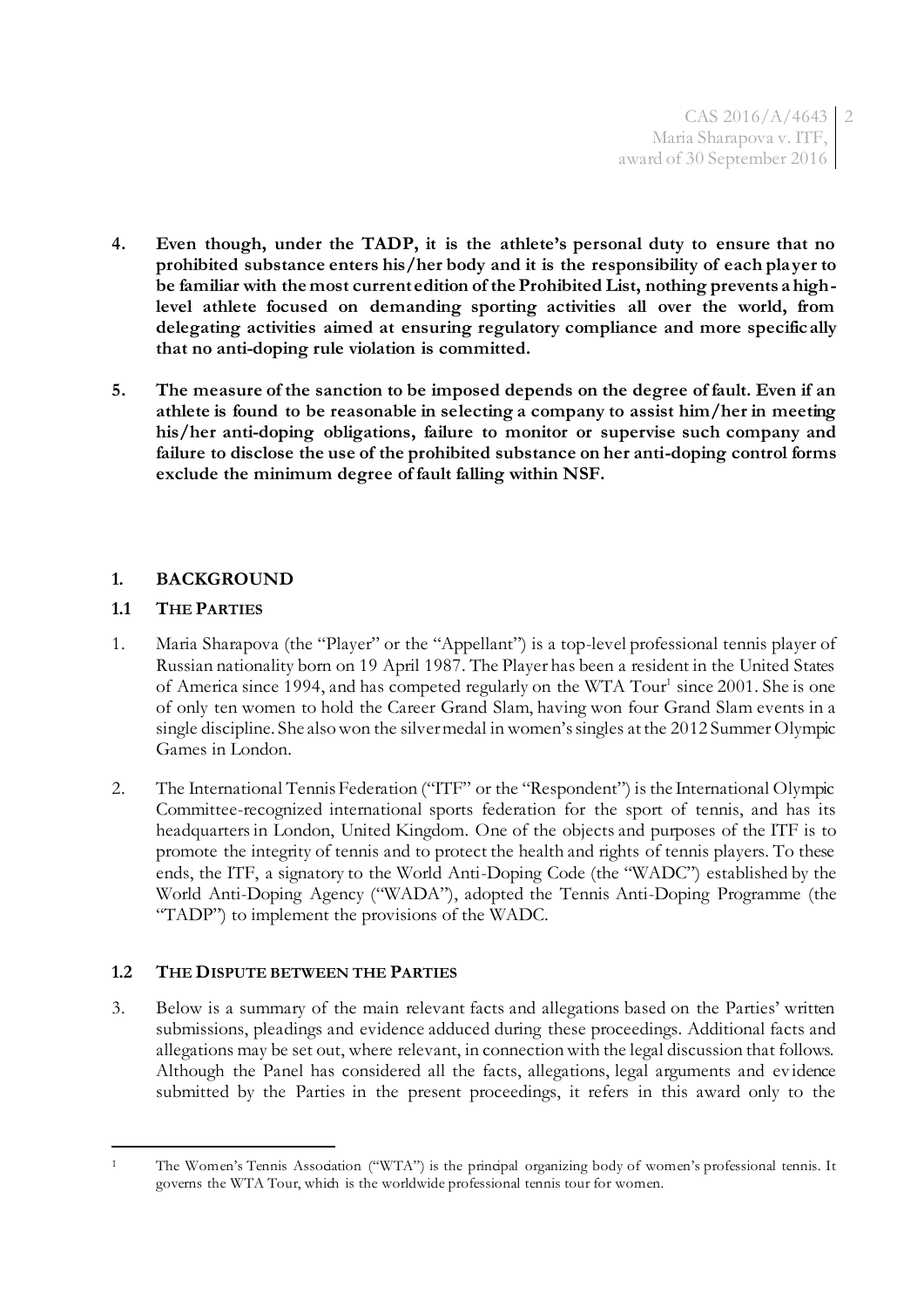submissions and evidence it considers necessary to explain its reasoning.

- 4. On 26 January 2016, at the Australian Open Tournament (the "Tournament") in Melbourne, Australia, the Player underwent a doping control test in accordance with the TADP, version 2016.
- 5. On 2 February 2016, the Player underwent an out-of-competition anti-doping test in Moscow, Russia.
- 6. On 2 March 2016, the Player was informed by the ITF that the A sample collected from her at the Tournament had tested positive for the presence of Meldonium at the concentration of 120 μg/ml. Meldonium is a prohibited, non-specified substance included at S4 (*Hormone and Metabolic Modulators*) in the list of prohibited substances (the "Prohibited List") since 1 January 2016 promulgated by WADA<sup>2</sup> . The Player was also informed that such adverse analytical finding (the "AAF") constituted an anti-doping rule violation under Article 2.1 of the TADP (the "ADRV"), that she had the right to have her B sample analysed, as well as of the possible consequences of the ADRV. At the same time, the Player was advised, in accordance with Article 8.3.1(a) of the TADP, that she was *"Provisionally Suspended until this matter is resolved, with effect from 12 March 2016"*.
- 7. In a letter dated 4 March 2016, the Player, through counsel, admitted the ADRV as follows:

*"having just received the notification of the Adverse Analytical Finding, Ms. Sharapova waives her right to have her 'B' sample opened and analyzed, and admits the presence of Meldonium in her sample, pursuant to Article 8.2.1 of the … TADP. Ms. Sharapova also wishes to advise the ITF at this time, without prejudice to providing further details at a later date, that she used Mildronate at the recommendation of a trusted doctor, for several medical conditions including asthenia, decreased immunity, ECG Short PR-Interval, magnesium deficiency and diabetes indicators with a family history of diabetes, starting a decade before Meldonium was ever placed on either the WADA Prohibited List or the WADA Monitoring Program. As a result of your March 2nd letter she now knows that Mildronate is also known as Meldonium.*

*Ms. Sharapova submits that her use of Mildronate was not "intentional" within the meaning of TADP Article 10.2.1(a), in that (i) there was no intention to cheat; (ii) she was unaware that her use of Mildronate constituted an Anti-Doping Rule Violation; and (iii) she was unaware that there was a significant risk that her conduct might constitute or result in an Anti-Doping Rule Violation. Therefore, it is submitted that the maximum possible sanction in this case should be two years.* 

*Furthermore, Ms. Sharapova reserves the right to argue for the elimination or reduction of the sanction pursuant to TADP Articles 10.4 and 10.5.2; and on that basis, requests an in-person hearing before the Tribunal to make submissions as to the consequences that should be imposed. That being said, we would be open to discussing the matter with you informally, to explore whether the parties can agree on an appropriate sanction"*.

 $\overline{a}$ 

<sup>&</sup>lt;sup>2</sup> The sample collected on 2 February 2016 also tested positive for Meldonium, at the concentration of 890 ng/ml (i.e., 0.89 μg/ml). The Respondent agreed in its submissions also before CAS that this adverse analytical finding appears to be caused by *"the remnants of Mildronate tablets that [the Player] took during the 2016 Australian Open "*. Therefore, no issue arises with respect to such second adverse analytical finding, which, as a consequence, will no longer be mentioned in this award.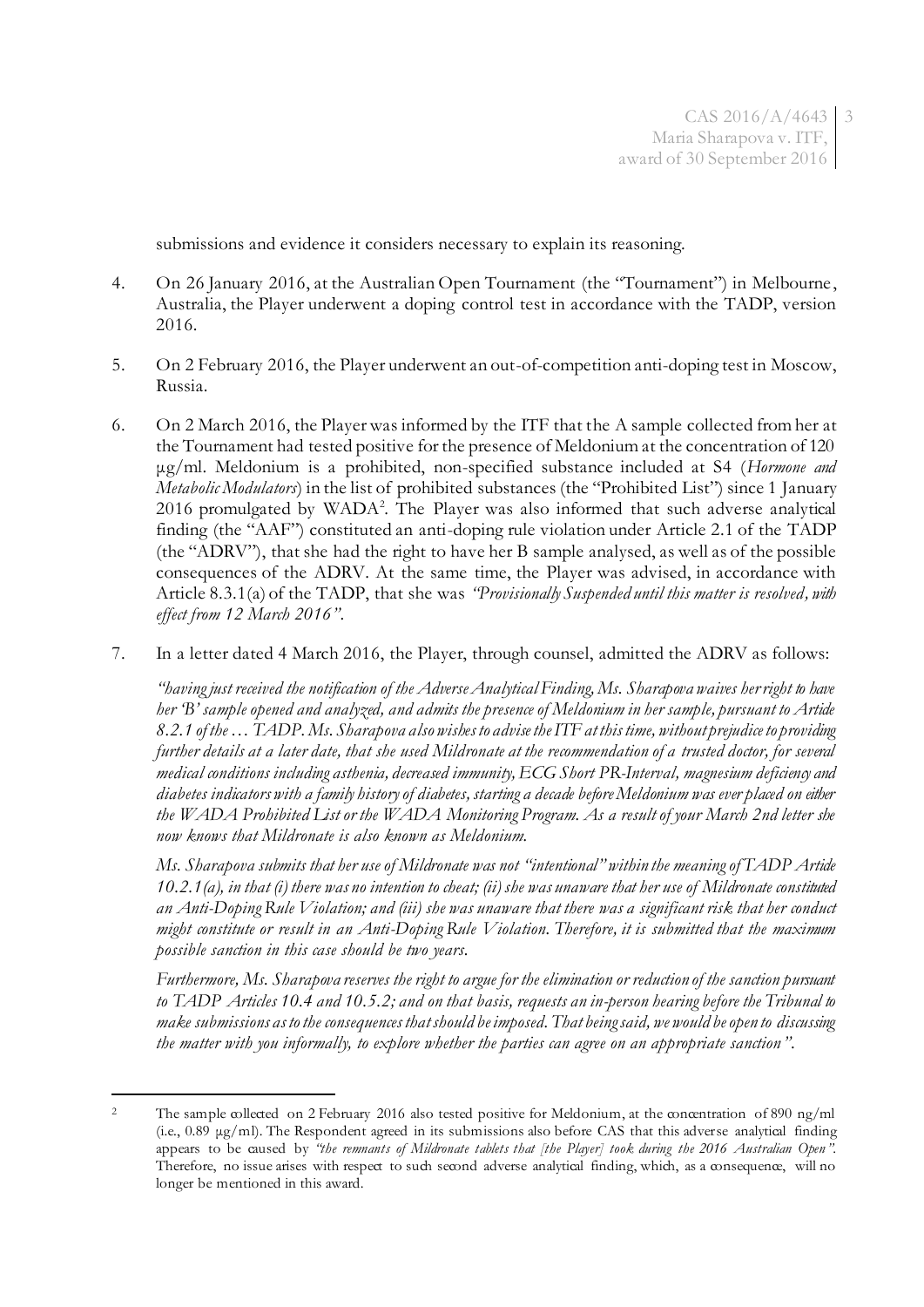- 8. On 7 March 2016, the Player held a press conference in California, during which she publicly announced that she had inadvertently committed an anti-doping rule violation by ingesting Mildronate.
- 9. As a result, the case of the Player was referred to an independent tribunal constituted under Article 8.1.1 of the TADP.
- 10. On 6 June 2016, the Independent Tribunal appointed by the ITF to hear the Player's case (the "Tribunal") issued a decision (the "Decision"), holding that:
	- *"(1) An anti-doping rule violation contrary to article 2.1 of the TADP was committed by Maria Sharapova as a result of the presence of Meldonium in the samples collected from her at the Australian Open on 26 January 2016 and out of competition in Moscow on 2 February 2016;*
	- *(2) Under article 9.1 the player is automatically disqualified in respect of her results in the 2016 Australian Open Championship, forfeits 430 WTA ranking points and prize money of AUS\$281,633 obtained in that competitions;*
	- *(3) Under article 10.2 the period of ineligibility to be imposed is 2 years;*
	- *(4) Under article 10.10.3(b) the period of ineligibility shall commence on 26 January 2016"*.
- 11. In essence, the Tribunal found in the Decision that:

*"The contravention of the anti-doping rule was not intentional as Ms Sharapova did not appreciate that Mildronate contained a substance prohibited from 1 January 2016. However she does bear sole responsibility for the contravention, and very significant fault, in failing to take any steps to check whether the continued use of this medicine was permissible. If she had not concealed her use of Mildronate form the anti-doping authorities, members of her own support team and the doctors whom she consulted, but had sought advice, then the contravention would have been avoided. She is the sole author of her misfortune"*.

# **2. THE ARBITRAL PROCEEDINGS**

#### **2.1 THE CAS PROCEEDINGS**

- 12. On 9 June 2016, pursuant to Article R47 of the Code of Sports-related Arbitration (the "Code"), the Player filed a statement of appeal with the Court of Arbitration for Sport (the "CAS") challenging the Decision. The statement of appeal contained, *inter alia*, the appointment of Mr Jeffrey G. Benz as an arbitrator and the request for an expedited hearing.
- 13. In a letter of 14 June 2016, the Respondent agreed to expedite this procedure.
- 14. On 14 June 2016, the CAS Court Office noted the procedural timetable agreed by the parties. At the same time, the parties were advised that since two of the prospective arbitrators suggested for appointment by the Respondent were not available to sit on the appeal, the CAS Court Office would proceed with the Respondent's nomination of Professor Philippe Sands as arbitrator in accordance with para. 1.8.2 of the statement of appeal.
- 15. On 20 June 2016, the Appellant informed the CAS Court Office that the parties had agreed to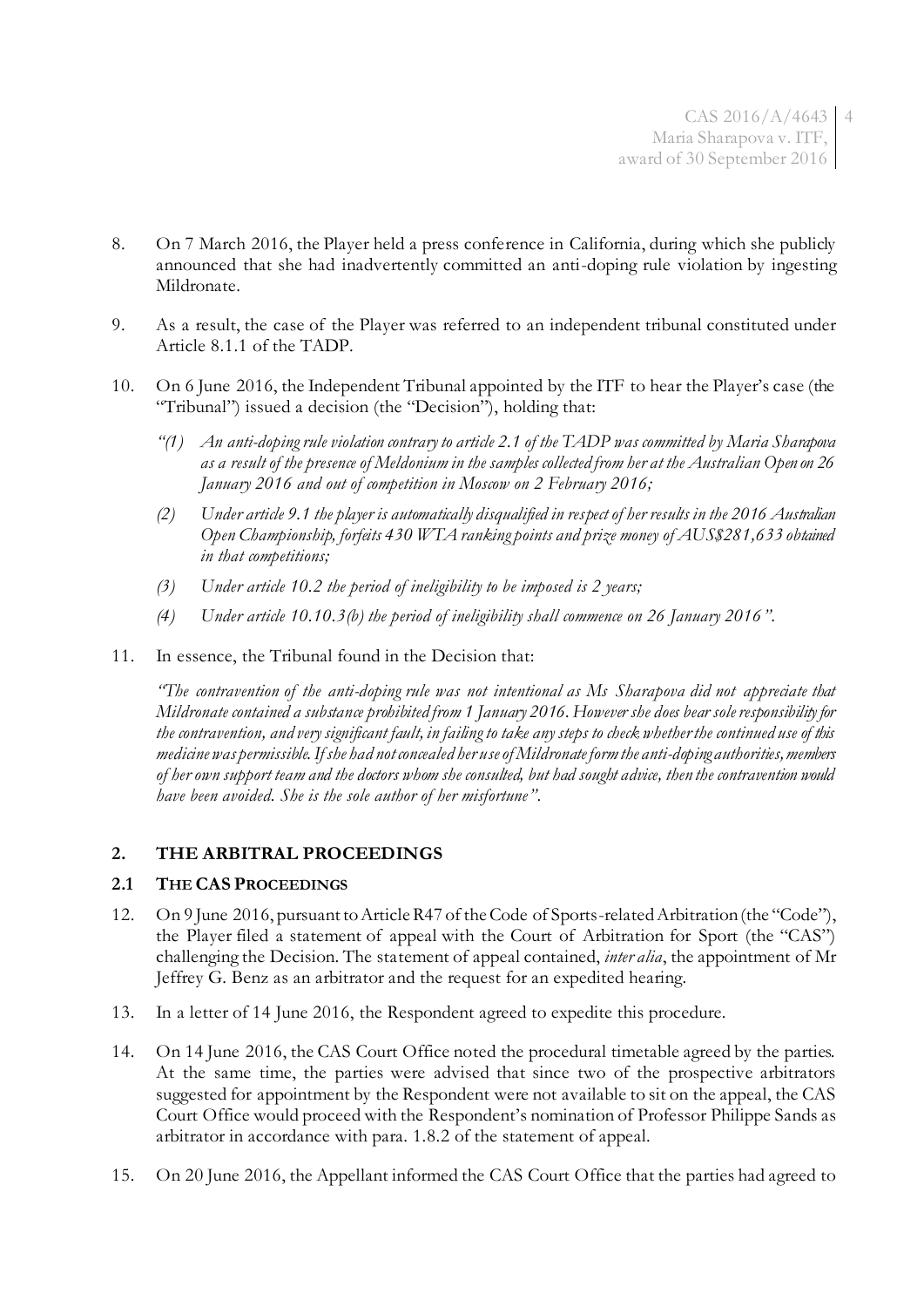resume the appeal on a non-expedited basis. The Appellant indicated, in fact, that she had identified potential additional witnesses and evidence that she wished to evaluate and potentially introduce at the CAS hearing, and which would preclude her ability to be comply with the parties' agreement to expedite the appeal as agreed upon. She therefore requested the CAS Court Office to vacate the existing expedited schedule and adopt a new non-expedited schedule.

- 16. On 21 June 2016, the CAS Court Office noted the modified procedural timetable. At the same time, the parties were advised that Professor Philippe Sands was unavailable to sit in this procedure and that, as a result, it would proceed with the Respondent's nomination of Mr David W. Rivkin, one of the proposed arbitrators who had been unavailable on the original procedural timetable, as an arbitrator in accordance with para. 1.8.2 of the statement of appeal; the President of the CAS Appeals Arbitration Division would then appoint a President of the Panel in due course.
- 17. On 30 June 2016, the CAS Court Office informed the parties, for the avoidance of doubt, that Professor Sands had formally offered his resignation from this procedure.
- 18. On 12 July 2016, pursuant to Articles R33 and R54 of the Code, the CAS Court Office, on behalf of the President of the Appeals Arbitration Division, informed the parties that the Panel appointed to hear the dispute between the parties was constituted as follows: Professor Luigi Fumagalli, President; Mr Jeffrey G. Benz and Mr David W. Rivkin, Arbitrators.
- 19. In a letter of 12 July 2016, the Appellant informed the CAS Court Office that the parties had agreed to amend the briefing schedule.
- 20. On the same date, 12 July 2016, the CAS Court Office confirmed the parties' agreement to amend the existing timetable in favour of a modified schedule.
- 21. In accordance with such schedule:
	- i. on 10 August 2016, the Appellant lodged her appeal brief, together with a bundle of 67 documents and a bundle of authorities. The Appellant also indicated the names of the witnesses and experts (in a total number of 20 persons) available to confirm at the hearing the facts and the circumstances outlined in the appeal brief and in their respective statements and/or reports;
	- ii. on 31 August 2016, the Respondent filed its answer to the appeal, together with a bundle of 67 documents, which included 6 witness statements, and a bundle of authorities.
- 22. In a letter of 29 August 2016, the CAS Court Office noted the list of witnesses proposed by the Appellant in her appeal brief and expressed the Panel's concern as to the possibility to hear all those witnesses, as well as those indicated by the Respondent, at the hearing in the time allocated. It therefore invited the Parties' counsel to liaise and identify those witnesses that they deemed necessary and that they wished to actually have heard in person. The parties were also invited to propose a hearing schedule.
- 23. On 30 August 2016, the CAS Court Office issued on behalf of the President of the Panel an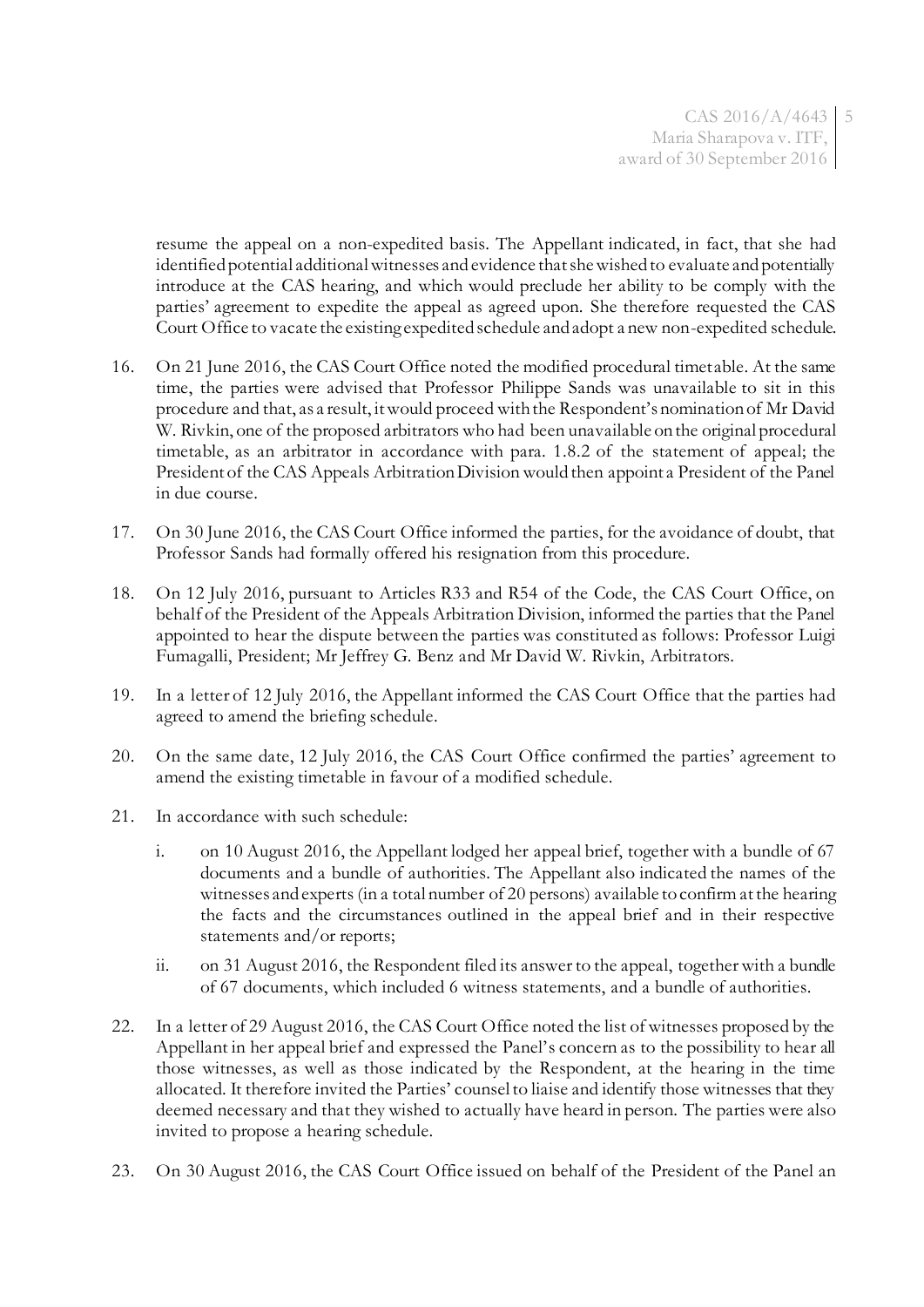order of procedure (the "Order of Procedure"), which was accepted and signed by the parties.

- 24. On 3 September 2016, the Respondent submitted a proposed indicative hearing schedule agreed by the parties, which contained the following stipulation:
	- *"1. In order to stream line the appeal, the parties have agreed not to call every witness or expert named in their respective briefs. Witnesses' written statements/reports to be taken as read.*

*[…]*

- *3. The parties agree that the evidence of any witnesses:*
	- *a. who were cross-examined below, but who will not be cross-examined before the CAS, remains challenged on the basis of the cross-examination below (see hearing transcript filed at MS DB 25), i.e. to streamline the process, the cross-examination of those witnesses will not be repeated. The parties reserve the right to make submissions as to the effect and weight of that challenged evidence.*
	- *b. who are not subject to any cross-examination (whether below or before CAS) is accepted, but the parties reserve the right to make submissions as to the effect and weight of that evidence*
- *[…]"*.

 $\overline{a}$ 

- 25. On 5 September 2016, the CAS Court Office forwarded to the parties the hearing schedule approved by the Panel.
- 26. On 7 and 8 September 2016, a hearing was held in New York as per the parties' agreement. The Panel was assisted by Mr Brent J. Nowicki, Counsel to CAS. The following persons attended the hearing for the parties:

|     | for the Appellant:  | the Player in person, assisted by Mr John J. Haggerty, Mr<br>Mike Morgan and Mr Howard L. Jacobs, counsel;                           |
|-----|---------------------|--------------------------------------------------------------------------------------------------------------------------------------|
| 11. | for the Respondent: | Dr Stuart Miller, Senior Executive Director, Integrity and<br>Development of ITF, Mr Jonathan Taylor and Ms Lauren<br>Pagé, counsel. |

- 27. At the opening of the hearing, both parties confirmed that they had no objections to the appointment of the Panel. The Panel, after opening statements by counsel, heard declarations from Mr Yuriy Sharapov, Mr Max Eisenbud, Dr Stuart Miller, Dr Olivier Rabin and the Player herself. Each of the witnesses who had submitted a written statement in the proceedings before the Tribunal or before this Panel confirmed the content of such statements. The witness statements for those witnesses not testifying were admitted to the file.
- 28. The contents of the respective statements can be summarised as follows<sup>3</sup>:
	- i. Mr Yuriy Sharapov, the father of the Player, explained the reasons for the prescription by

<sup>&</sup>lt;sup>3</sup> The summary which follows intends to give an indication of only a few points touched at the hearing. The Panel, in fact, considered the entirety of the declarations rendered at the hearing and/or contained in the relevant witness statements, filed for the purposes of this arbitration or in the proceedings before the Tribunal. At the same time, the Panel took into account the transcript of the testimony of all witnesses before the Tribunal.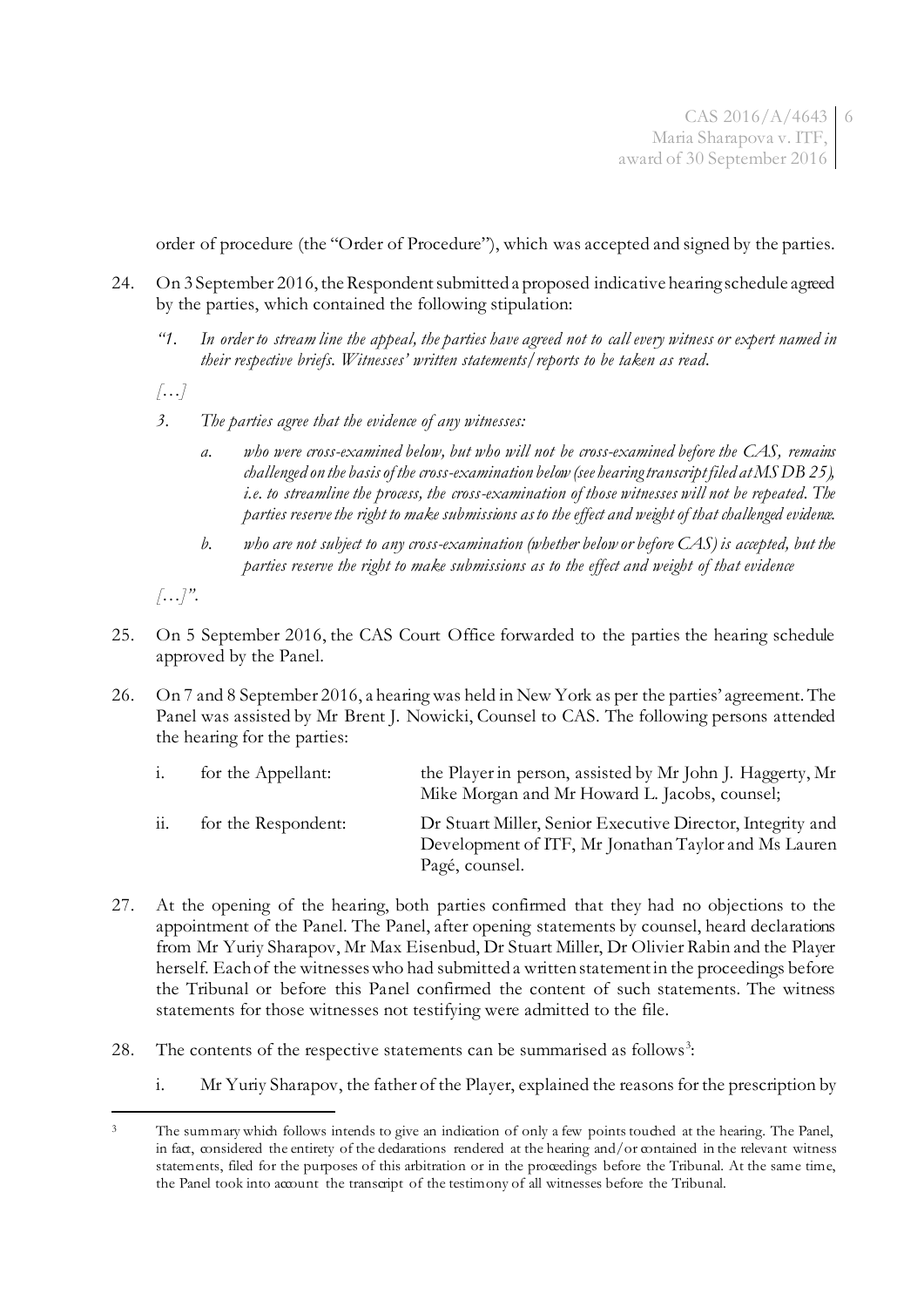Dr Skalny, and for the use by the Player, of Magnerot, Mildronate and Riboxin (the "Skalny Products"), as well as the system put in place in order to ensure compliance with anti-doping requirements. Mr Sharapov described himself to be at *"the core"* of the system. Dr Skalny recommended the use of these products to protect the Player's health, including heart issues, prior to demanding physical activity. In that regard, Mr Sharapov indicated *inter alia* that he requested Dr Skalny (a doctor he had chosen to treat his daughter's medical problems) to obtain written certifications from the WADA-accredited Moscow laboratory as to the absence of prohibited substances in the Skalny Products, and moreover, that he was part of the decision in 2013 to entrust Mr Eisenbud with the task of checking the Prohibited List to confirm the same on an annual basis. Indeed, Mr Sharapov believed Mr Eisenbud to be the right person for this responsibility. At the same time, however, Mr Sharapov confirmed (a) that he did not tell Mr Eisenbud how to conduct such checks, and (b) that Dr Skalny had recommended the continued use of the Skalny Products;

- ii. Mr Max Eisenbud, the agent of the Player and Senior Vice President of IMG, a leading sports agency, described the structure of IMG and discussed his involvement (as well as IMG's involvement) in global assistance to the Player, which included anti-doping related matters, the management of "whereabouts" information, and applications for a Therapeutic Use Exemption ("TUE") for the Player. With respect to the products the Player ingested, Mr Eisenbud explained the procedure he followed to ensure compliance with anti-doping regulations. As he explained, he worked with contacts at the WTA, but only when the Player began taking new substances. Such procedure did not apply to the substances prescribed by Dr Skalny years before, as they had already been certified as compliant through a WADA anti-doping laboratory. Mr Eisenbud confirmed that he was aware that the Player was using the Skalny Products even after she had ceased to be under the care of Dr Skalny because they were important to her health. In that regard, Mr Eisenbud noted the names of the Skalny Products as mentioned in a certification issued by the WADA-accredited Moscow laboratory, and therefore understood that those names had to be checked to verify whether they were included in the Prohibited List. In any case, he was not aware that Mildronate was only a brand name, and not a substance. No specific request was made by the Player to clarify this point with Mr Eisenbud. At the same time, Mr Eisenbud confirmed that he has no medical or scientific expertise and that he has undergone no anti-doping training. The Player was aware of this fact. Mr Eisenbud further explained the circumstances which caused his failure to check the modifications introduced in the 2016 Prohibited List and the bad moment he was going through, for personal reasons, at the end of 2015, when he received the messages intended to inform the players of the changes to the Prohibited List, which circumstances otherwise caused him to not check or address the notice of those changes. Finally, Mr Eisenbud underlined the devastating effects the AAF has had on himself and the Player;
- iii. Dr Stuart Miller, Senior Executive Director, Integrity and Development of ITF, explained the steps taken by the ITF to inform the players of the modifications to the Prohibited List, through the ITF website, a "hot line", emails and a "wallet card". Dr Miller confirmed that in his opinion those steps were "reasonable", even though he conceded that the notion of what is "reasonable" to publicize modifications regarding a substance could depend on the level of information the ITF might have with respect to the use of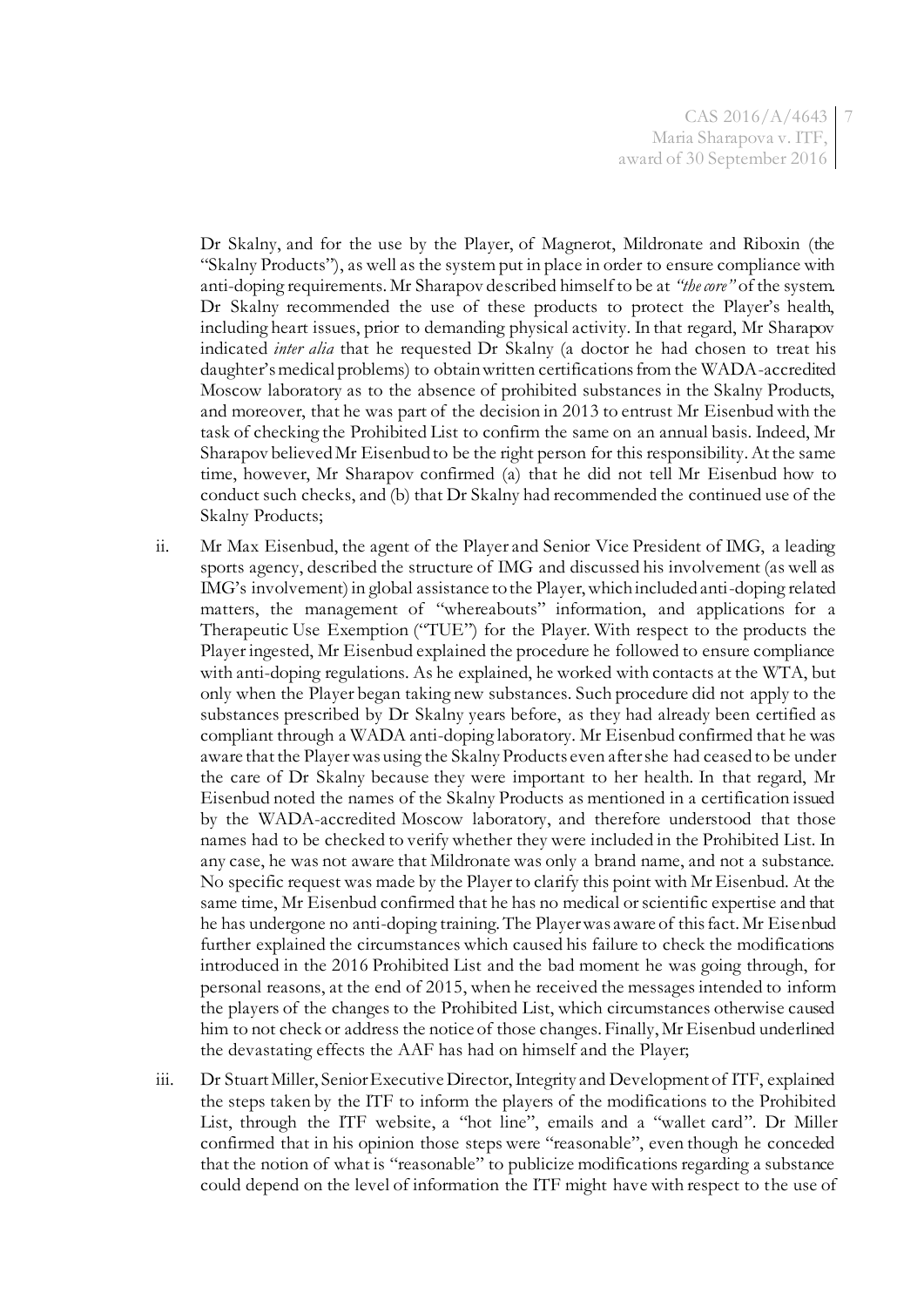that substance by a tennis player, as was done in the past with respect to a substance called "DMBA". In any case, the ITF did not have such information with respect to Meldonium, and in addition, in his opinion the number of top players coming from Eastern European countries is not so large as to justify a different approach. Dr Miller then described the procedure the ITF followed for the distribution of the "wallet card", taking place through the WTA, on the basis of verbal agreements: WTA would distribute such "wallet card" to the players visiting its offices at tournaments. No procedure is however contemplated to follow up with the WTA's distribution and to verify whether the "wallet card" was actually received by the players or their authorized representatives. With regard to the email of 22 December 2015 concerning the *"Main Changes to the Tennis Anti-Doping Program me for 2016"*, Dr Miller indicated that it was sent to a distribution list drawn from the webbased anti-doping database established by WADA ("ADAMS"), which included the Player's representative (at IMG). Such message, however, did not directly highlight any changes with respect to Meldonium;

- iv. Dr Olivier Rabin, Science Director of WADA, explained the procedure followed for the inclusion of Meldonium in the Monitoring Programme for 2015 and in the 2016 Prohibited List, and the level of information available to WADA at the relevant times with respect to the use of Meldonium in sport. At the same time, Dr Rabin confirmed that substances are normally included in the Prohibited List on the basis of their "International Nonproprietary Names (INN)" (or "generic names") when assigned to pharmaceuticals by the World Health Organization (WHO), and not of their "brand names".In the case of Meldonium, the International Nonproprietary Name (Meldonium) was associated to a brand name (Mildronate) in the Summary of Major Modifications published with the 2016 Prohibited List, in light of its prevalence of use and because it was thought that this information was useful;
- v. The Player confirmed the key role of her father within her organization and summarized the activities performed by Mr Eisenbud in her favour. She asserted that it was therefore natural for her to entrust Mr Eisenbud with all anti-doping issues, including the checking of the substances she was assuming, when she left the care of Dr Skalny. In fact, even though she knew that Mr Eisenbud had no specific anti-doping training, IMG was already taking care of the submission of her whereabouts information as well as her TUE applications. At the same time, the Player indicated *inter alia* that:
	- she had specifically asked Dr Skalny to prescribe her only products complying with anti-doping regulations, but she had not given him instructions to check the products with the Moscow laboratory;
	- she had understood that the matches of special importance for which she had to increase the dose of Mildronate were those played in demanding conditions;
	- she had not directed Mr Eisenbud to take certain actions so as to verify the conformity with anti-doping regulations of the products she was taking. However, after the AAF she learned that Mr Eisenbud printed the Prohibited List to check it against the products she was ingesting;
	- she did not further check the substances she was ingesting, through the ITF website, the "hot line" established by ITF, checking the package and/or leaflet of the product, or otherwise, since she had a system in place for such purpose. In any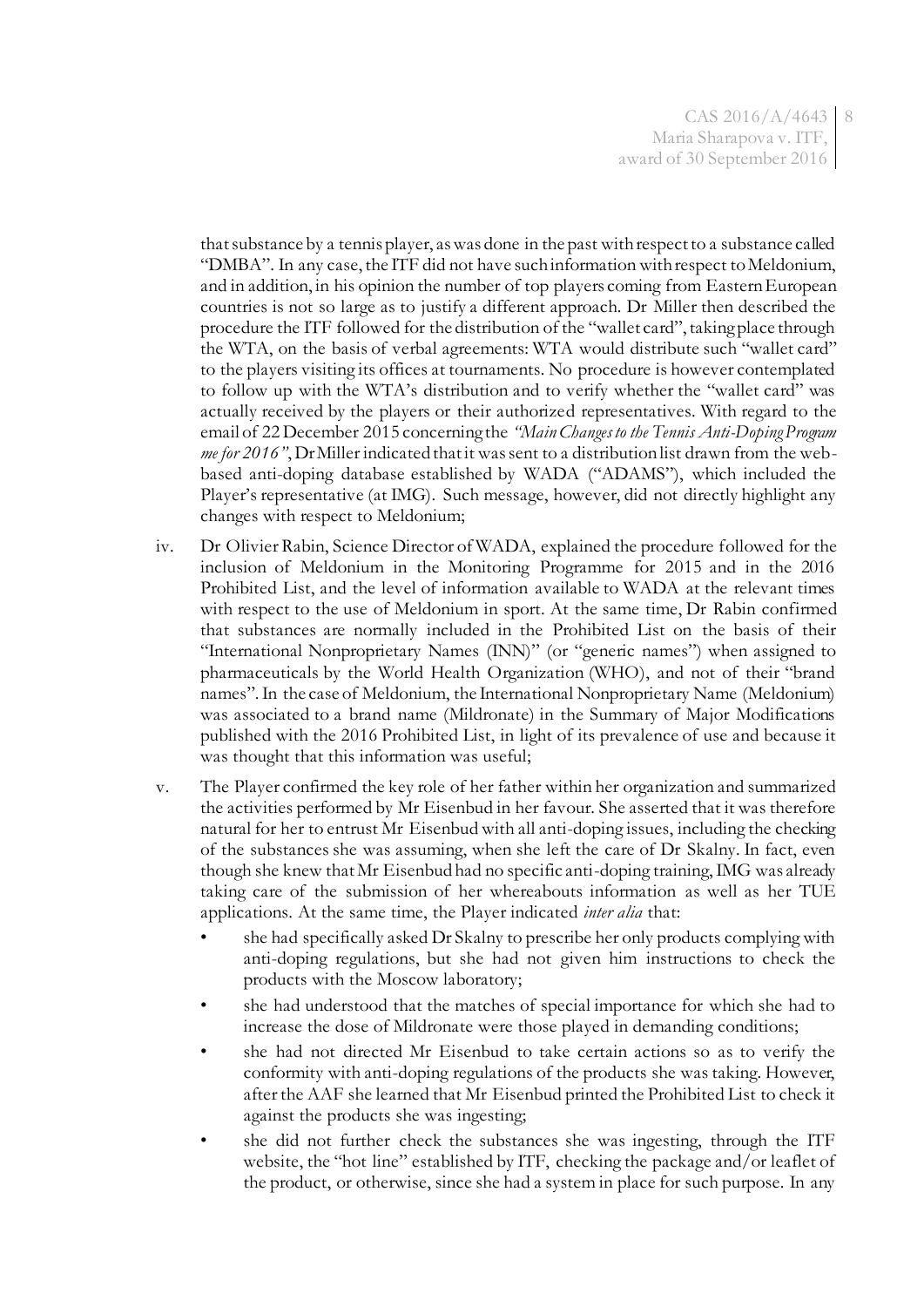case, she had received no specific instruction from ITF or WTA to take these measures;

- she is aware of the distinction between "generic" and "brand" names of the products, but she was convinced that Mildronate was the name of the ingredient and not of the "brand";
- the ingestion of the Skalny Products (including Mildronate) had become for her *routine*. It was completely natural for her to take them, without further crosschecking or investigation because they had been approved by the Moscow laboratory and Dr Skalny had recommended that she should continue to use those three products;
- she did not hide her ingestion of Mildronate by not declaring it on her doping control forms, since Meldonium was not forbidden until 2016. She had simply misunderstood the meaning and scope of the declaration to be rendered.
- 29. The parties, by their counsel, made submissions in support of their respective cases. In such context, *inter alia*, the Appellant's counsel confirmed that *"we are not arguing that the ITF should have known about Maria Sharapova's 2015 monitoring samples; and will not be arguing that the ITF should have warned Maria Sharapova about the results of her 2015 monitoring test results. As a consequence, we will stipulate that paragraphs 9.4 though 9.8 of the Witness Statement of Richard Ings can be stricken"*.
- 30. At the conclusion of the hearing, the parties expressly stated that their right to be heard and to be treated equally in the proceedings had been fully respected.

# **2.2 The Position of the Parties**

31. The following outline of the parties' positions is illustrative only and does not necessarily comprise every submission advanced by the Appellant and the Respondent. The Panel has nonetheless carefully considered all the submissions made by the parties, whether or not there is specific reference to them in the following summary.

#### **a. The Position of the Appellant**

32. The statement of appeal contained the following *"Main Requests"*:

*"4.2.1Ms Sharapova requests that CAS rule as follows:*

- *4.2.1.1 That her appeal of the ITF's decision to sanction her under Article 2.1 of the Programme is admissible.*
- *4.2.1.2 That the decision of the ITF be set aside.*
- *4.2.1.3 That Ms. Sharapova's sanction be eliminated, or, in the alternative, reduced.*
- *4.2.1.4 That the ITF shall bear all costs of the proceeding including a contribution toward Ms. Sharapova's legal costs. …".*
- 33. In her appeal brief, the Player confirmed her request that the Panel: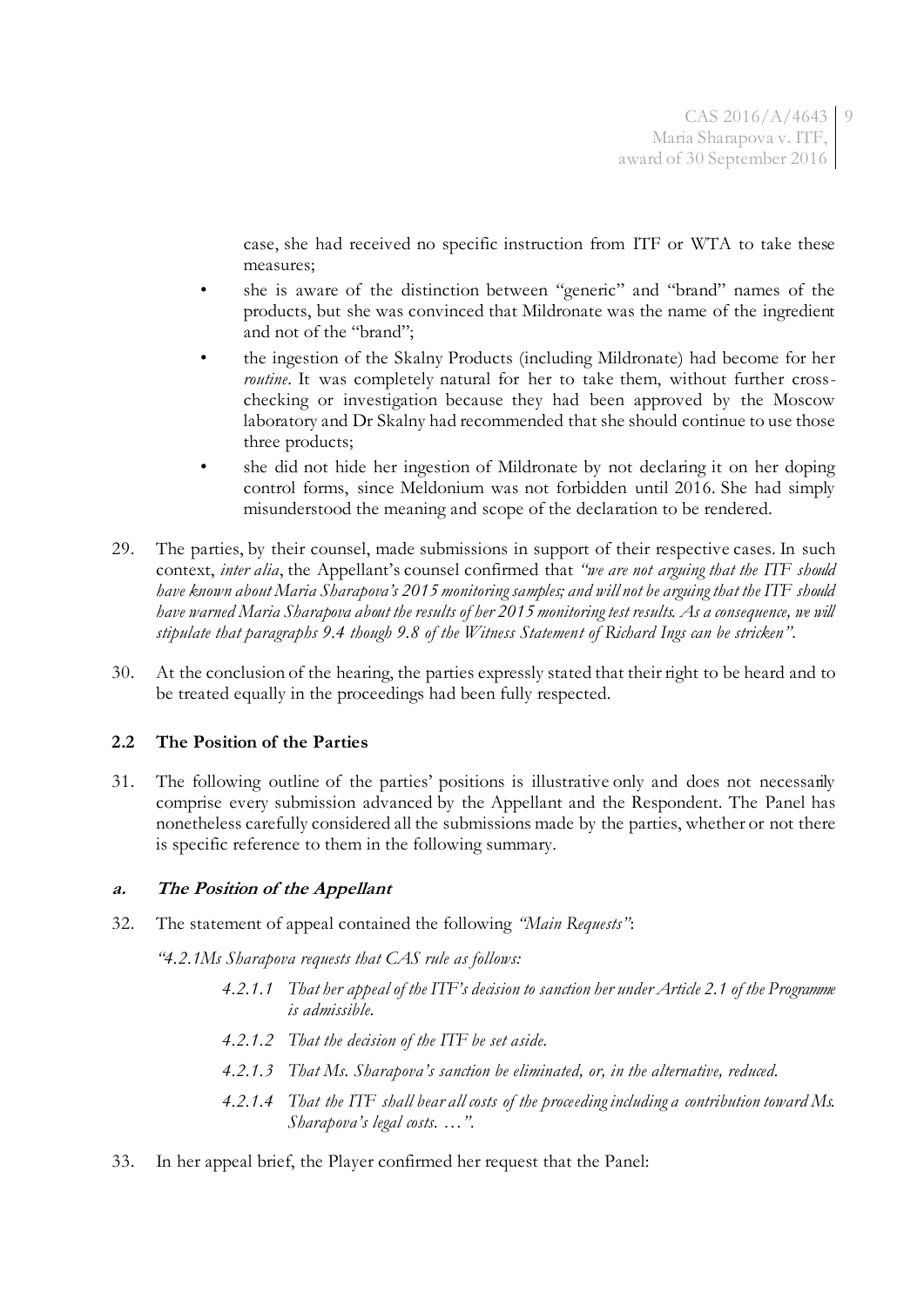- *"(a) annul the Decision;*
- *(b) acknowledge that she did not take Mildronate intending to enhance her performance;*
- *(c) limit any period of ineligibility to be imposed on her to time served as of the date of the decision (approximately eight months); and*
- *(d) order the ITF to:* 
	- *(i) reimburse Ms. Sharapova her legal costs and other expenses pertaining to these Appeal proceedings before CAS;*
	- *(ii) bear the costs of arbitration"*.
- 34. As a basis of her claim, the Player submits that the Tribunal failed to follow the applicable rules and regulations in rendering its decision; made improper assumptions in rendering its decision; failed to accurately assess the evidence submitted in rendering its decision; and rendered a sanction that was inconsistent with recent sanctions.
- 35. In her appeal, the Player addressed the factual background of the dispute, identified the relevant legal framework, and developed the legal agreement specific to support her requests for relief.
- 36. As to the factual background, the Appellant first described herself, Mildronate and Meldonium, and her use of Mildronate. Next, she addressed the issues surrounding the introduction of Meldonium to the Prohibited List and of the notification to athletes about the prohibited status of Meldonium. More specifically:
	- i. the Player, after summarizing her personal and sporting history, underlined that she has never violated any anti-doping rules, that she has maintained a flawless disciplinary record, and that she would never knowingly or deliberately use prohibited substances, as confirmed by a number of witnesses as to her character;
	- ii. Meldonium, primarily manufactured in Latvia and sold in many eastern European countries under the brand name "Mildronate", is typically and widely used as a *"cardioprotector"* and, in light of its therapeutic action, *"it is entirely logical that a person would be more likely to use meldonium where the heart is likely to be exposed to greater stress – i.e. during exercise* – *than at other times"*. It is also used as an *"anti-diabetic"*. Meldonium, as Mildronate or under another brand, is widely used in Russia and its consumption is so prevalent that since 2010 it has been included in the Russian *"List of Vital and Essential Drugs"*, which *"recognizes the importance of public access to Meldonium"*. In addition, there is no basis on which it could be concluded that Meldonium is in any way performance enhancing, since *"preventing the death of heart cells and lowering blood glucose are matters of health"*;
	- iii. the Player used Mildronate *"for an entirely legitimate purpose and not for any performance-enhancing reason, nor any other sinister purpose"*, as her medical history shows. In fact, in light of her significant medical problems (which included *"pain and discomfort in the precordial region"*, *"complaints regarding exercise-induced fatigue and psycho-emotional overstrain"*, *"susceptibility to coldrelated and inflammatory diseases"*, *"dizziness and symptoms of vegetative-vascular dystonia"*, *"borderline abnormal electrocardiogram and laboratory results"*, *"mineral metabolism disorder"* and *"insufficient supply of nutrients through food intake"*) and her *"risk factors"*, the Russian doctor who treated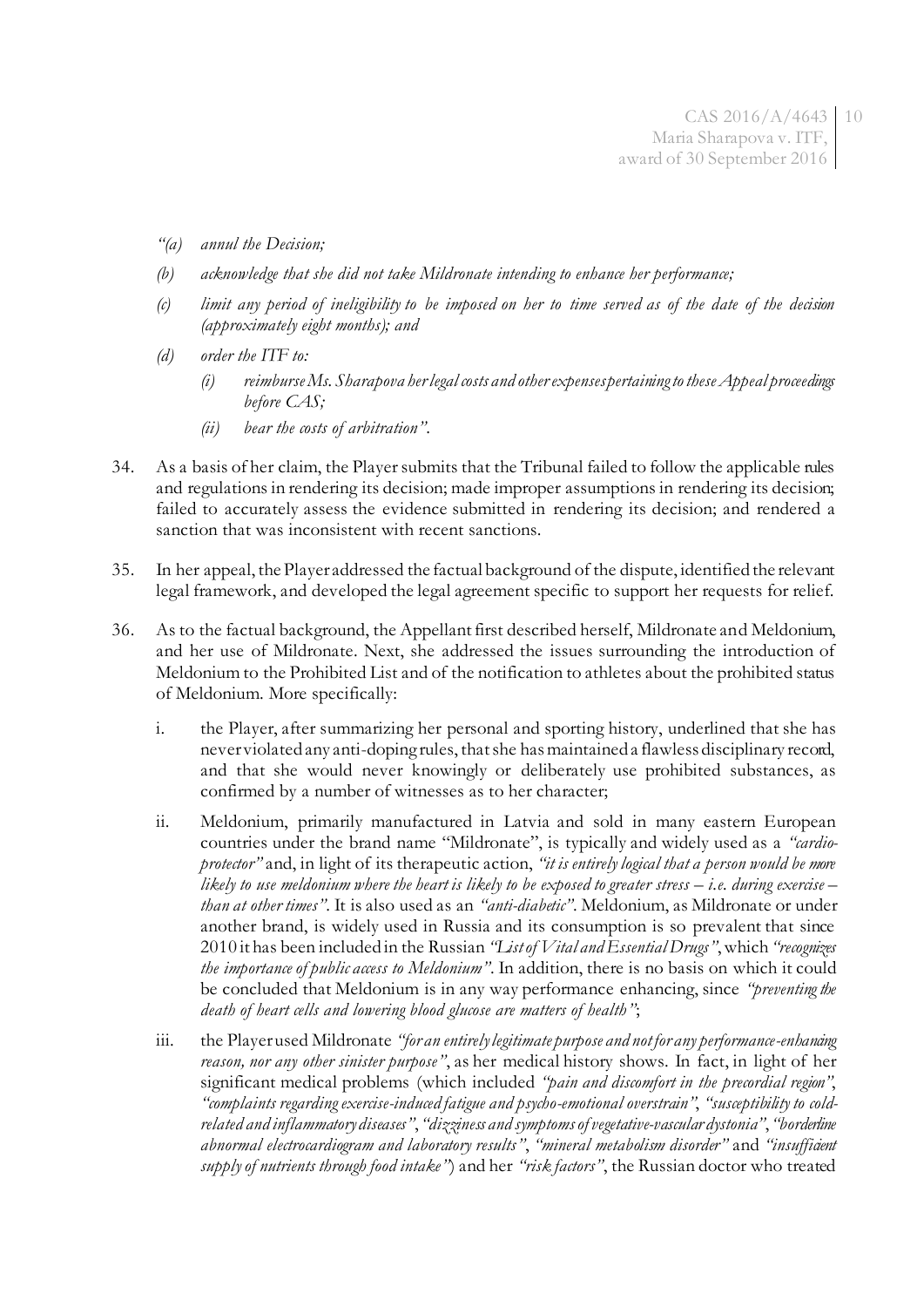her from 2005 to 2013, Dr Anatoly Skalny, provided her in January 2006 with a *"Rehabilitative Correction Plan"*, which included *"short courses of Mildronate (usually 7-14 days) in combination with Magnerot, Riboxin and other products"*. It was, therefore, entirely logical that Dr Skalny would prescribe a product (Mildronate) intended, also on match days, to protect her heart and to lower glucose levels. The Player trusted Dr Skalny and followed his advice in order to protect her health, especially in light of her family medical history;

- iv. Meldonium was introduced by WADA on 1 January 2015 in the Monitoring Program for 2015 and then, on the basis of the data generated by the Monitoring Program, added to the Prohibited List for 2016, which was published on WADA's website on 29 September 2015. In the Appellant's opinion, the decision of WADA to introduce Meldonium to the Prohibited List was based on a flawed scientific study and two papers recycling the data generated by that flawed study, on marketing claims of manufactures and retailers of Meldonium and on the prevalence of use of Meldonium in certain European countries, but without understanding much about pharmacokinetics or the functions and effect of Meldonium;
- v. little effort was made by WADA or the ITF to notify athletes and chiefly those from eastern European countries, such as the Player, of the introduction of Meldonium in the 2016 Prohibited List. In the same way, the WTA did not issue any specific notice related to Mildronate/Meldonium. Such attitude of WADA, ITF and WTA contrasts notably with the actions taken by other federations in other sports, which did much more in terms of information to athletes regarding the publication of Meldonium's prohibited status. Specific reference is made in such respect to the efforts of other sporting federations, specifically to the communication efforts of the International Weightlifting Federation (IWF), Russian Skating Union (RSU), Russian Anti-Doping Agency (RUSADA) with regard to Russian skaters, Belarus Athletic Federation (BAF), and International Floorball Federation (IFF). In the Appellant's opinion, WADA was aware that an enormous number of athletes were using Meldonium/Mildronate, as this was the basis for the inclusion of Meldonium in the 2016 Prohibited List. It was therefore incumbent on WADA and the ITF to make sure that athletes and sport governing bodies were aware and understood the change: *"the fact that it did not do so is a total dereliction of duty and an affront to athletes' rights"*.
- 37. As to the legal framework, the Appellant points to the provisions of the TADP governing the setting of consequences for the anti-doping rule violation for which she is responsible, and chiefly to Article 10.5 of the TADP, allowing a reduction for *"No Significant Fault or Negligence"* ("NSF"). In fact, the Appellant:
	- i. accepts that she bears some degree of fault and therefore does not plead a defence of *"No Fault or Negligence"* ("NF");
	- ii. accepts that her results at the 2016 Australian Open be disqualified, and therefore does not challenge the Decision in this respect;
	- iii. notes that the lack of intentionality (for the purposes of Article 10.2.2 of the TADP) was acknowledged by the Tribunal, and therefore that the baseline sanction should be 2 years of ineligibility;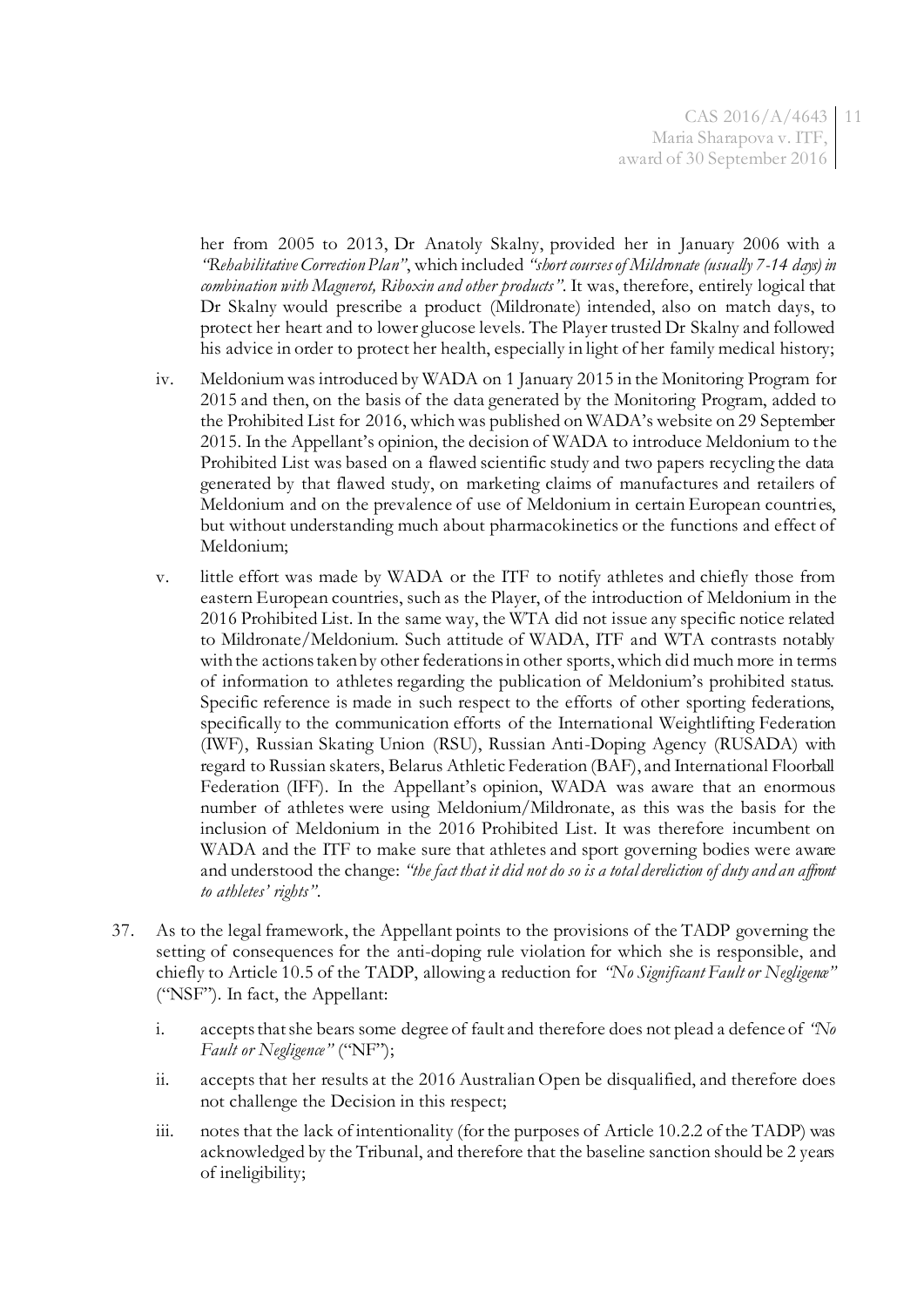CAS 2016/A/4643 12 Maria Sharapova v. ITF, award of 30 September 2016

- iv. underlines that, if she can establish NSF, this Panel has discretion to reduce the period of ineligibility to one half (*i.e*., to 1 year), and
- v. in the circumstances of the case, the Panel should exercise its further discretion to reduce the ineligibility to a shorter period, consistent with the principle of proportionality.
- 38. In addition to the TADP, the Appellant submits that her case should be decided pursuant to:
	- i. Swiss law, to be applied notwithstanding Article 1.7 TADP referring to English law, in order to ensure the uniform application of doping rules based on the WADC; and
	- ii. general principles of law, and chiefly the principle of proportionality.
- 39. In support of her request for relief, the Appellant described the extent and effectiveness of the system she had in place to ensure anti-doping compliance on a day-to-day basis. Namely, Dr Skalny worked closely with the WADA-accredited laboratory in Moscow to obtain certifications that the substances he was prescribing to the Player did not contain any prohibited substance; IMG, one of the world's largest sports agencies, and her agent, Mr Eisenbud, worked closely with the WTA and made personal checks to ensure compliance with the TADP and to verify the (non)inclusion in the Prohibited List of the products used by the Player. It was only at the end of 2015 that an issue arose with respect to the 2016 Prohibited List, which the Appellant attributed to some personal problems affecting Mr Eisenbud. In any case, Mr Eisenbud is a world-class sports agent and it was reasonable for the Player to rely on him.
- 40. In that regard, the Appellant underlined that: *"athletes are permitted to delegate elements of their anti*doping obligations. If a mistake later arises, the fault to be assessed is not that made by the delegate but the fault *made by the athlete in his/her choice"*. Reference is made, in support of such conclusion, to the CAS award of 8 June 2015, CAS 2014/A/3591 (*"CAS 2014/A/3591"*). In light of this, the question is not whether Mr Eisenbud's failings have to be attributed to the Player. They do not give the measure by which the Player has to be judged. The issue is about the choice of IMG and Mr Eisenbud to perform anti-doping compliance services. And the Player cannot be faulted for having relied on the services of one of the largest and best resourced sports managements firms and of Mr Eisenbud, who had advised her since she was 11 years old, had performed thorough anti-doping checks and assistance for her over several years with diligence and urgency, and understood better than anybody the catastrophic consequences of a positive test.
- 41. At the same time, the Appellant underlines that it was entirely reasonable for her and Mr Eisenbud to believe that Mildronate was the name of the substance (not the brand name). They cannot be reproached for such belief.
- 42. On the other hand, the Player's error *"did not occur in a vacuum"*. First, it arose to a significant extent due to WADA's *"troubling and indefensible mistakes"*, since WADA knew that Meldonium was widely known under the name of Mildronate, but still did not mention Mildronate on the 2016 Prohibited List, and was aware of the large number of athletes using Mildronate, but failed to issue specific warnings. In the same way, the ITF did virtually nothing to notify athletes of the change in the status of Meldonium.
- 43. On such basis, as indicated, the Appellant claims that she meets the criteria for NSF as there is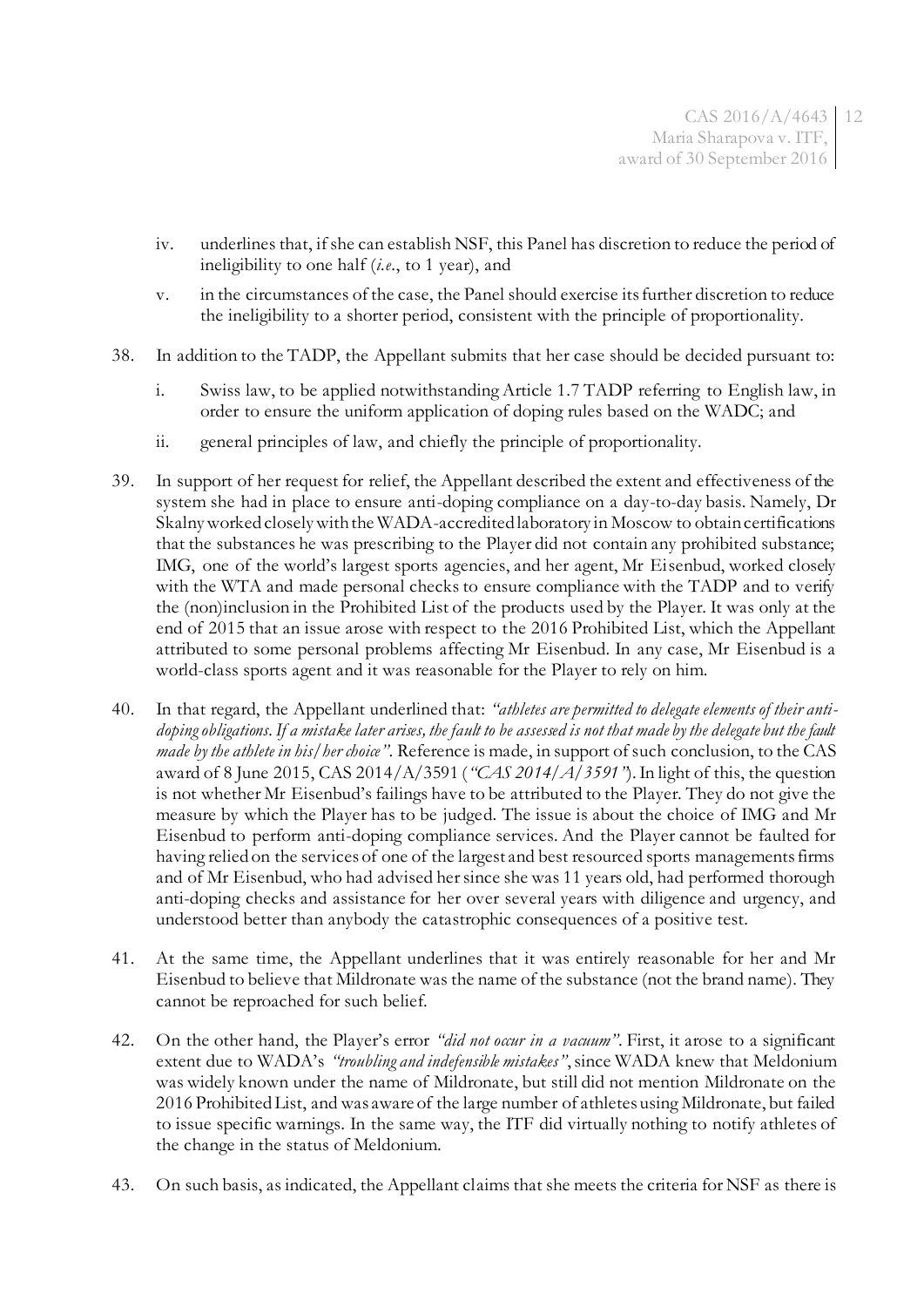no dispute as to how Meldonium entered her system, and *"her degree of fault was small in the circumstances"*, taking into consideration:

- i. the Player's understanding and experience of Mildronate, a popular product in eastem Europe, used for ten years to protect her heart;
- ii. that the Player is, and has been for years, very careful about what she ingests;
- iii. that the Player, before ever using Mildronate, received unqualified written confirmations by the WADA-accredited laboratory in Moscow that it was safe *vis-à-vis* anti-doping regulations;
- iv. that the Player entrusted IMG, a world's leading sports agencies, with checking the Prohibited List to ensure that the Skalny Products remained safe for her to use, and had seen Mr Eisenbud diligently take care of elements of her anti-doping compliance dating back to 2010. She cannot be blamed for trusting one of the largest and best resourced sports agencies in the world and her agent with the task;
- v. that both the Player and Mr Eisenbud mistakenly, but honestly, believed Mildronate to be the name of a substance and did not realize that it was a brand name. Notably, Mildronate did not appear on the Prohibited List. International federations, scientists and even the creator of Meldonium treated Mildronate as the name of the substance. It is not, therefore, unreasonable that the Player and Mr Eisenbud believed the same;
- vi. that WADA acted negligently in adding Meldonium to the Prohibited List;
- vii. that the ITF and the WTA manifestly did not do anywhere near as much as other international and national federations to notify athletes that Mildronate/Meldonium would become prohibited. The Player would undoubtedly not be in the position she is in if the ITF had fulfilled its responsibility under Article 3.1.3 of the TADP to *"take reasonable steps to publicise any amendments made by WADA to the Prohibited List"*;
- viii. against that context, the Player was only careless to a very small degree: the anti-doping compliance system she had in place did not pick up the change in status of Mildronate only due to a combination of circumstances;
- ix. a number of precedents offer support for a finding of a minimal level of fault. Specific reference is made to:
	- *ITF v/ Hood*, decision rendered on 8 February 2008 by the ITF Independent Tribunal (*"Hood"*);
	- CAS OG 06/001, award of 10 February 2006 (*"CAS OG 06/001"*);
	- CAS 2013/A/3327, award of 11 April 2014 (*"CAS 2013/A/3327"*);
	- CAS 2005/A/921, award of 18 January 2006 (*"CAS 2005/A/921"*)*.*
- 44. Even though a finding of NSF allows a maximum reduction of the ineligibility period to 1 year, the Panel should further consider whether the sanction is proportionate. The Panel, as a result such exercise, should find that any period exceeding 8 months would be disproportionate, taking into account the meaning of proportionality, the conditions for the verification of its respect, the context in which this case has arisen and the Player's misconduct.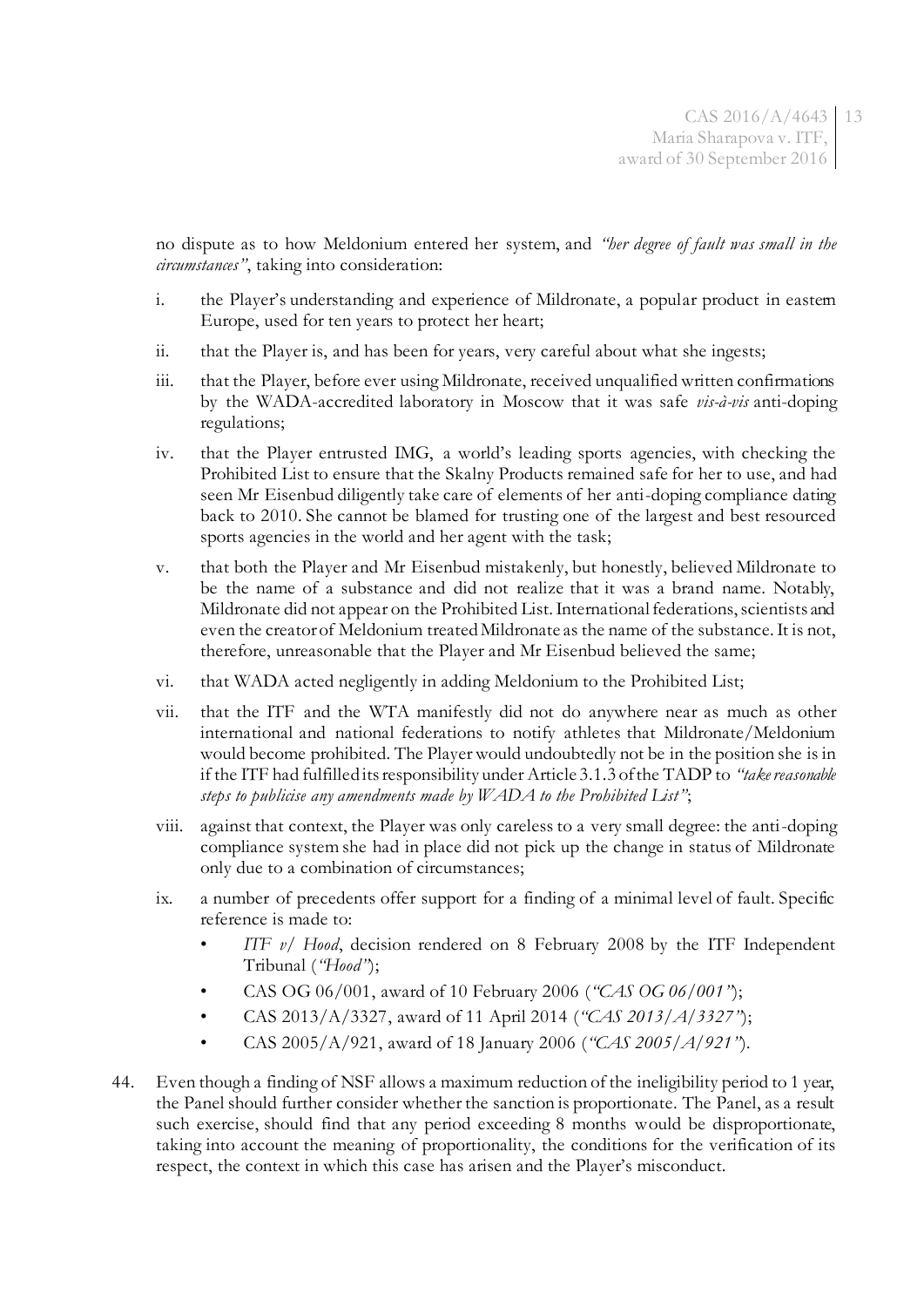CAS 2016/A/4643 14 Maria Sharapova v. ITF, award of 30 September 2016

45. Some final observations were made with respect to the Decision, which, in the Appellant's opinion, was driven by a number of misunderstandings and relied on irrelevant factors. Therefore, the findings of the Tribunal provide no useful reference point for the Panel.

### **b. The Position of the Respondent**

46. In its answer to the appeal, the Respondent requested the Panel:

*"… to reject the Appellant's plea of No [Significant] Fault or Negligence, and her plea for a reduction on proportionality grounds, and instead to reject the appeal and leave the decision of the Independent Tribunal undisturbed.* 

*… to order the Appellant to pay a contribution towards the ITF's legal fees and other expenses in this matter"*.

- 47. In other words, according to the Respondent, the appeal should be dismissed and the Decision confirmed. In the opinion of ITF, in fact, *"this case has exposed the failure of the Appellant to take responsibility for discharging her anti-doping responsibilities herself (in particular, checking whether her medication contained any prohibited substances). Instead [she] delegated the job to her (hopelessly unqualified) manager, without giving him any proper instructions or procedures, or doing anything to supervise or control his work or to check that what he had done was sufficient to ensure she would not fall foul of the an ti-doping rules. In such circumstances, it was hardly surprising that this arrangement failed completely, causing her to test positive in January 2016 for a drug, meldonium, that she had been taking for a long time but that had just been put onto the Prohibited List. In such circumstances, the rules and the constant CAS jurisprudence are clear: against the starting-point that she must use 'utmost caution' to ensure that no prohibited substance enters her system, the Appellant's failure to delegate her responsibilities to a properly qualified person, to provide proper instructions, to lay down proper procedures, and to supervise that person's compliance with those procedures, make her significantly negligent, and therefore the Independent Tribunal was right not to give her any reduction from the two-year ban proscribed in the Code and the TADP"*.
- 48. In support of such position, the Respondent underlines some relevant factual and legal points and against that background, answers the Appellant's submissions on the merits of the case.
- 49. As to the facts of the case, the Respondent:
	- i. explained the characteristics of Meldonium, a *"metabolic modulator"* that helps the body to use oxygen in the blood to produce energy more efficiently, marketed, mainly under the name of Mildronate, as a cardio-protective drug that alleviates the symptoms of ischemic heart disease. However, the Respondent underlined that several scientists (including the inventor of the drug) have claimed that it enhances athletes' endurance during training and competition. Therefore, it is also specifically marketed to athletes as a drug that increases exercise capacity and so improves athletic performance;
	- ii. summarized the steps taken by ITF (as well as by WADA and WTA) to publicize the inclusion of Meldonium in the 2015 Monitoring Program and, thereafter, in the 2016 Prohibited List, and asserts that the ITF *"did more than enough"* in that respect;
	- iii. referred to the circumstances in which the Player was prescribed to take, and actually took, Mildronate. In that respect, ITF does not dispute that the Appellant used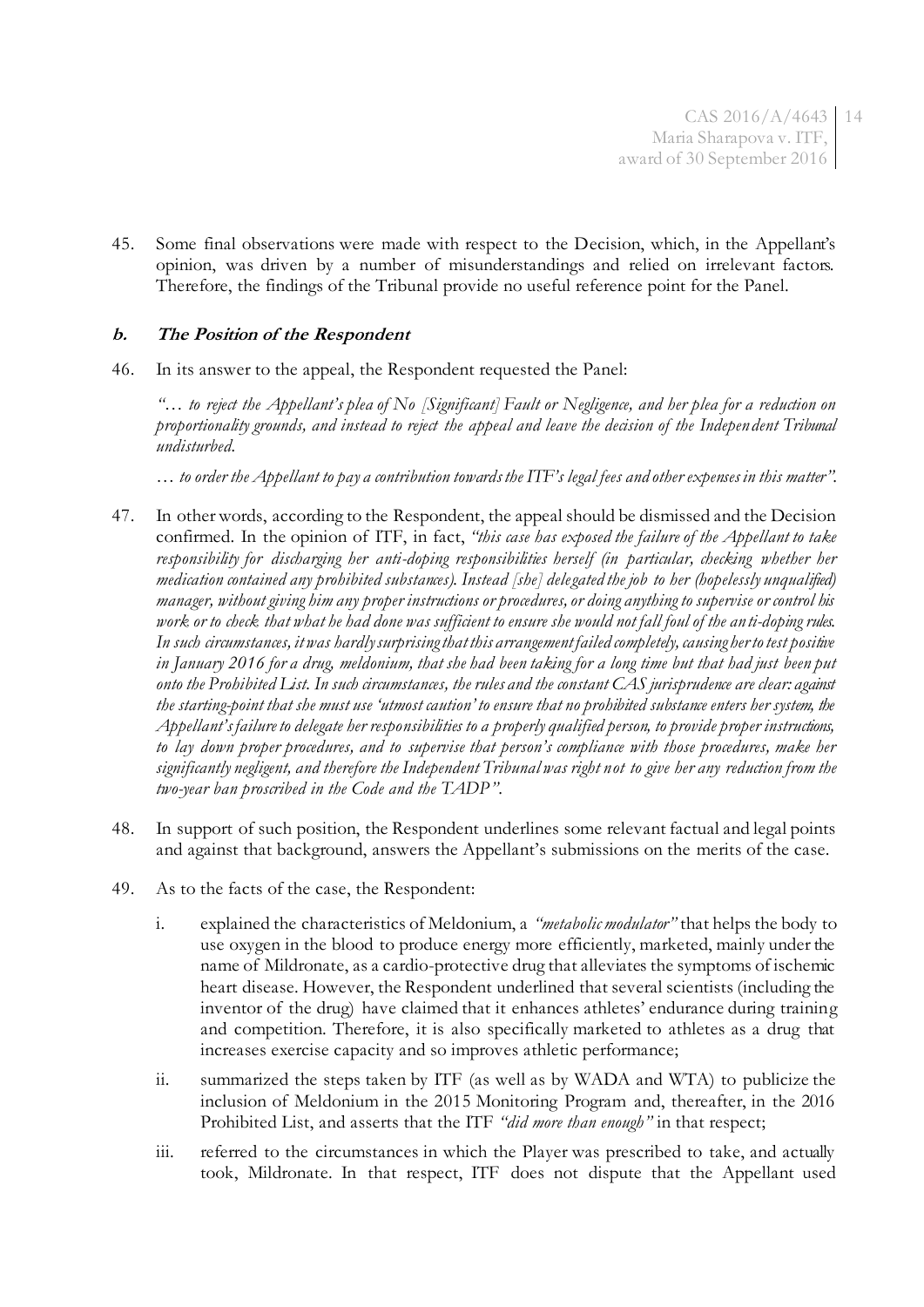Mildronate on the recommendation of Dr Skalny. However, it questioned the explanation offered that her use of Mildronate was necessary to reduce or prevent the destruction of heart tissue in times of stress, such as periods of increased physical activity, and as a protective measure against the onset of diabetes or of heart problems. In fact, the contemporaneous medical files do not mention any concern about destruction of heart tissue, whether during matches or otherwise. Rather, they indicate that the Appellant was told to use Mildronate, and was using Mildronate, to boost her energy levels during matches and/or to speed recovery after matches. In the Respondent's opinion, the fact that the Appellant was using Mildronate to boost her energy during matches and/or to speed her recovery after matches, *i.e*., for sports performance-enhancing reasons, increased still further the already strict burden on her to check the Prohibited List carefully each year to ensure that WADA had not decided to add the active ingredient of Mildronate (Meldonium) to the Prohibited List. At the same time, the ITF underlined that the Player did not discuss with any doctor her decision to carry on taking the Skalny Products after 2013;

- iv. emphasized that the Player never disclosed on the doping control forms her consumption of Mildronate;
- v. pointed to the fact that the Player was aware of her anti-doping obligations and of her responsibility to ensure that no product she was taking contained a prohibited substance, but chose to delegate the task of checking the ingredients of her medications each year against the Prohibited List – from 2006 to 2012 – to Dr Skalny, and, from 2013 on, to her agent, Mr Eisenbud, who, by his own admission, was singularly unqualified for the task. In addition, the Player did not give Mr Eisenbud any instructions on how to carry out the task, nor did she establish any procedures for him to follow, nor exercise any supervision or control over his work.
- 50. With respect to the grounds of appeal, to be decided on the basis of the TADP and, subsidiarily, of English law, the ITF submitted that there was *"no reason to disturb"* the Tribunal's finding that the Appellant was significantly at fault, and that she is therefore not entitled to any mitigation of the two-year period of ineligibility applicable under Article 10.2.2 of the TADP. In any case, the ITF contends that if (contrary to the foregoing) the Panel decides to accept the Appellant's plea of NSF, a reduction to 12 months is not automatic. Instead, the measure of the consequent reduction of the sanction depends upon a careful assessment of her relative fault, *i.e*., the degree to which she failed in her anti-doping duties. It must therefore take account of her significant failings in this case. In addition, in the Respondent's opinion, there is no basis, in law or in fact, to reduce the Appellant's sanction below the 12-month minimum mandated by the WADC and the TADP.
- 51. The ITF underlines that to sustain her plea of NSF, the Appellant must show how the prohibited substance came to be in her system. The ITF accepts she has satisfied this condition (*i.e*. it came from the Mildronate tablets she took on the morning of her drug test and to some extent, from the Mildronate tablets she took on her four previous match days in the 2016 Australian Open). In addition, the Appellant must show that the fault she bears for taking a product with a prohibited substance in it is "not significant". Unless she satisfies both preconditions, there is no discretion to reduce the two-year sanction.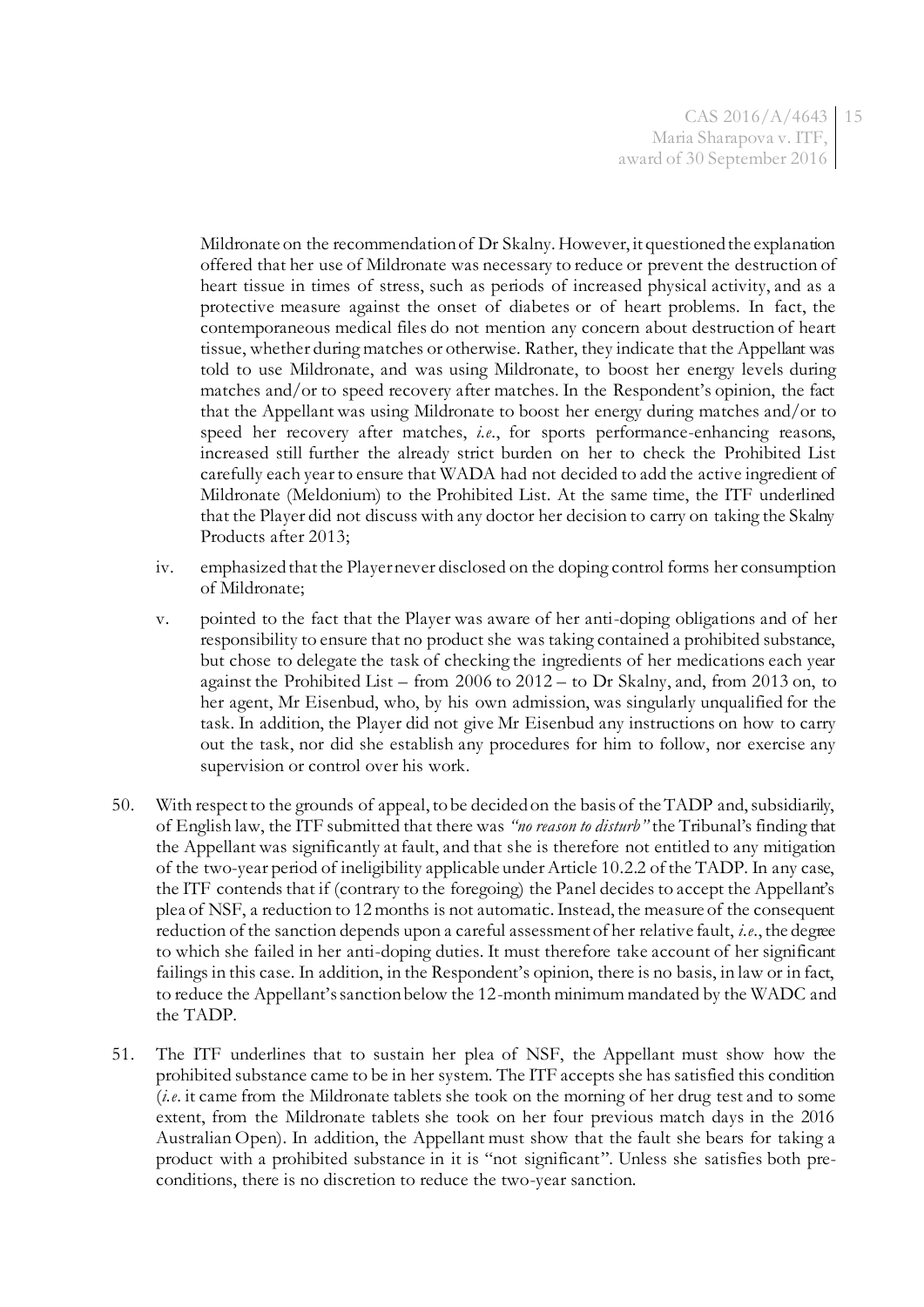- 52. In this respect, the Respondent contends that the extent of the Appellant's fault for the presence of a prohibited substance in her system is assessed against the strict personal duty that Article 2.2.1 of the WADC and of the TADP impose on a player *"to ensure that no Prohibited Substance enters his or her body and that no Prohibited Method is Used"*: that duty is only discharged by the use of *"utmost caution"*, *i.e*. the athlete must make *"every conceivable effort to avoid taking a prohibited substance and leave no reasonable stone unturned"*.
- 53. As a result, according to the Respondent, there are only two questions for the CAS in this context:
	- i. *"to what extent did the Appellant depart from her duty to use 'utmost caution' to ensure that no Prohibited Substance entered her body?"*; and
	- ii. *"does she have an acceptable excuse for that failure?"*
- 54. Other issues, such as her clean anti-doping record, good character, or the financial or sporting consequences of the sanction are irrelevant.
- 55. In the Respondent's opinion, the Appellant departed from her duty to use *"utmost caution"* and does not have an acceptable excuse for that failure.
- 56. To sustain this conclusion, the Respondent emphasized the following:
	- i. the duty of "utmost caution" depends on the context, but is certainly more stringent where (as in the case of the Appellant) the player is taking a medical product (because medicines are drugs, and therefore the risk that they may contain a prohibited substance is great), there is a close nexus between the product-taking and the athlete's sporting activities, and the product is marketed, and directions for use are given, on the basis that it will improve sports performance. In any case, simply checking the brand name of the product against the Prohibited List is obviously insufficient. In addition, since the Prohibited List is reviewed every September and changes can be introduced at that point for the following year, if a player continues to use a product for more than one calendar year, then he/she cannot stop checking after the first year, but instead must check the Prohibited List again at the beginning of each new year to ensure that none of its ingredients has been added. A failure to do so is an undoubted failure to use the *"utmost caution"* required of a player. This principle has been confirmed also in the precedents quoted by the Appellant, such as *CAS OG 06/001* and *Hood*;
	- ii. a player who delegates his/her anti-doping responsibilities to another is at fault if he/she chooses an unqualified person as her delegate, if he/she fails to instruct him properly or set out clear procedures he must follow in carrying out his task, and/or if he/she fails to exercise supervision and control over him in the carrying out of the task. The ITF does not object to following this approach, as stated in *CAS 2014/A/3591*. In the Respondent's opinion, in this case, it leads to the same result, i.e. excluding a plea of NSF;
	- iii. in fact, by this test, the Appellant was clearly significantly at fault, because:
		- unlike Sheikh Al Nahyan in *CAS 2014/A/3591*, from 2013 on, the Appellant did not employ highly qualified persons to carry out the checks of the Prohibited List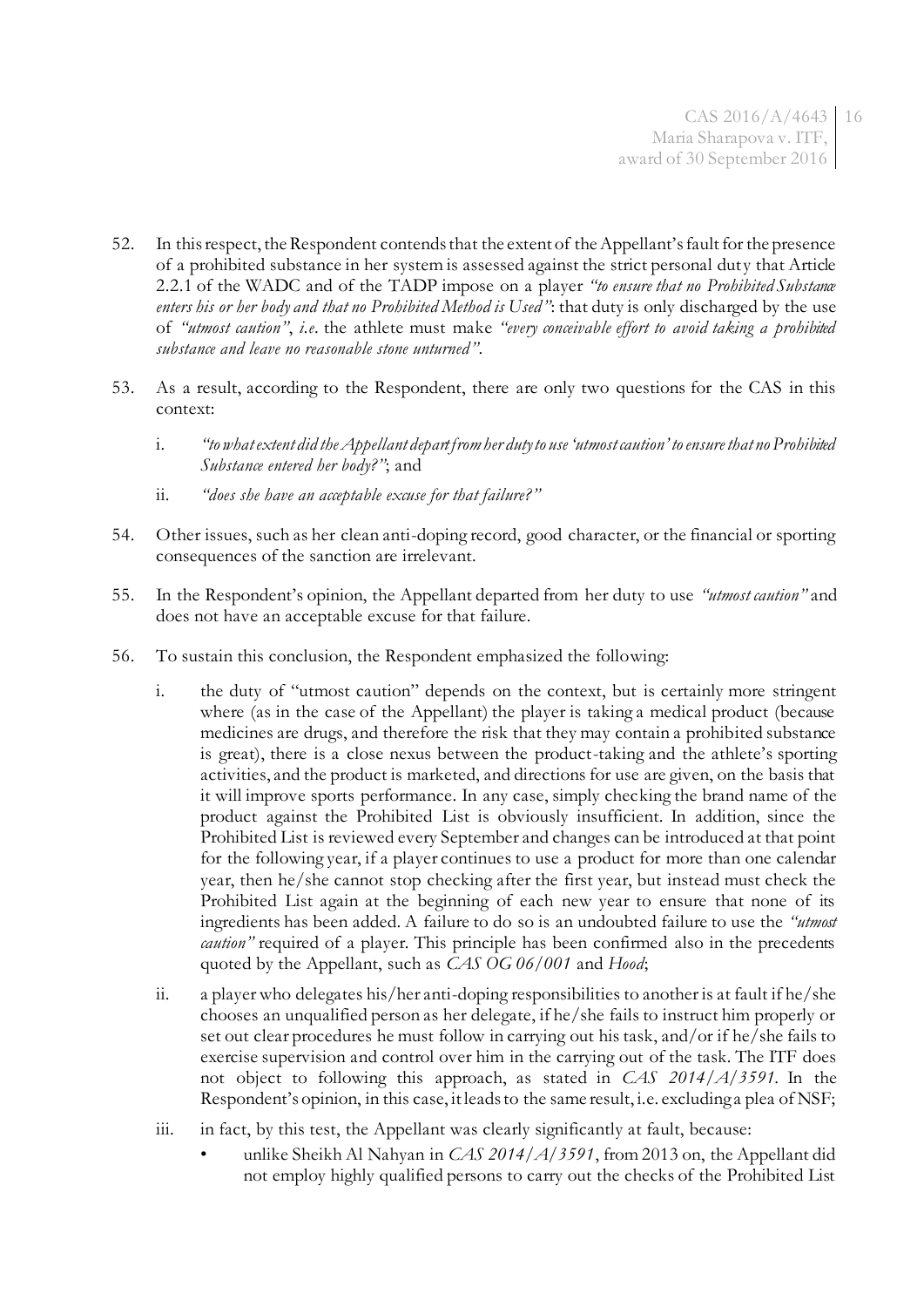on her behalf. She entrusted Mr Eisenbud and IMG, who have no training and no qualification in that respect;

- despite his lack of qualification for the role, the Appellant did not properly instruct Mr Eisenbud as to the steps he should take to check the new Prohibited List each year to make sure that the ingredients of her medicines were still not prohibited;
- the Appellant did not put in place any procedures to ensure that Mr Eisenbud carried out his task properly;
- the Appellant did not exercise any supervision or control over Mr Eisenbud in his execution of this important task.

Sheikh Al Nahyan was only given a six-month reduction by the CAS, even though he employed highly qualified, properly instructed staff and implemented a significant range of procedures to avoid positive tests, because he failed to supervise the staff in carrying out those procedures. The Appellant did none of these things. Her plea of NSF therefore cannot be upheld, and accordingly the two-year ban must remain in place;

- iv. the Appellant's non-open use of Mildronate increases her fault;
- v. the Appellant does not have any viable excuses for her marked departure from the duty of utmost caution. More specifically:
	- the Appellant's longstanding use of Mildronate (since 2006) does not excuse her failure to exercise utmost caution;
	- it is not an excuse that the Appellant and Mr Eisenbud mistakenly believed that Mildronate (as opposed to Meldonium) was the name of the substance, nor that WADA listed only Meldonium (and not all brand names) on the Prohibited List;
	- WADA and the ITF are not at fault for the ADRV since they did enough to put the Player in the condition to understand that Meldonium was going on the 2016 Prohibited List. If, in December 2015 or in the 18 days in January 2016 before she started competing and taking Mildronate again, the Appellant or Mr Eisenbud had visited the WADA, ITF or WTA website, looked at any of the emails sent to her by the ITF or WTA, opened the pen drive that came with the 2016 wallet card, or contacted the 24-hour hotline, they would have quickly found out that the Mildronate product she had been using was prohibited for use under the 2016 TADP. The Appellant, and only the Appellant, must take responsibility for not taking advantage of any of those resources to check the Mildronate would still be safe to use in 2016;
- vi. the precedents cited by the Appellant do not mandate a finding of NSF in her case, still less a 50% reduction in sanction;
- vii. outside the specific grounds for mitigation of sanction set out in the TADP, there is no residual discretion to mitigate the Appellant's sanction on proportionality grounds.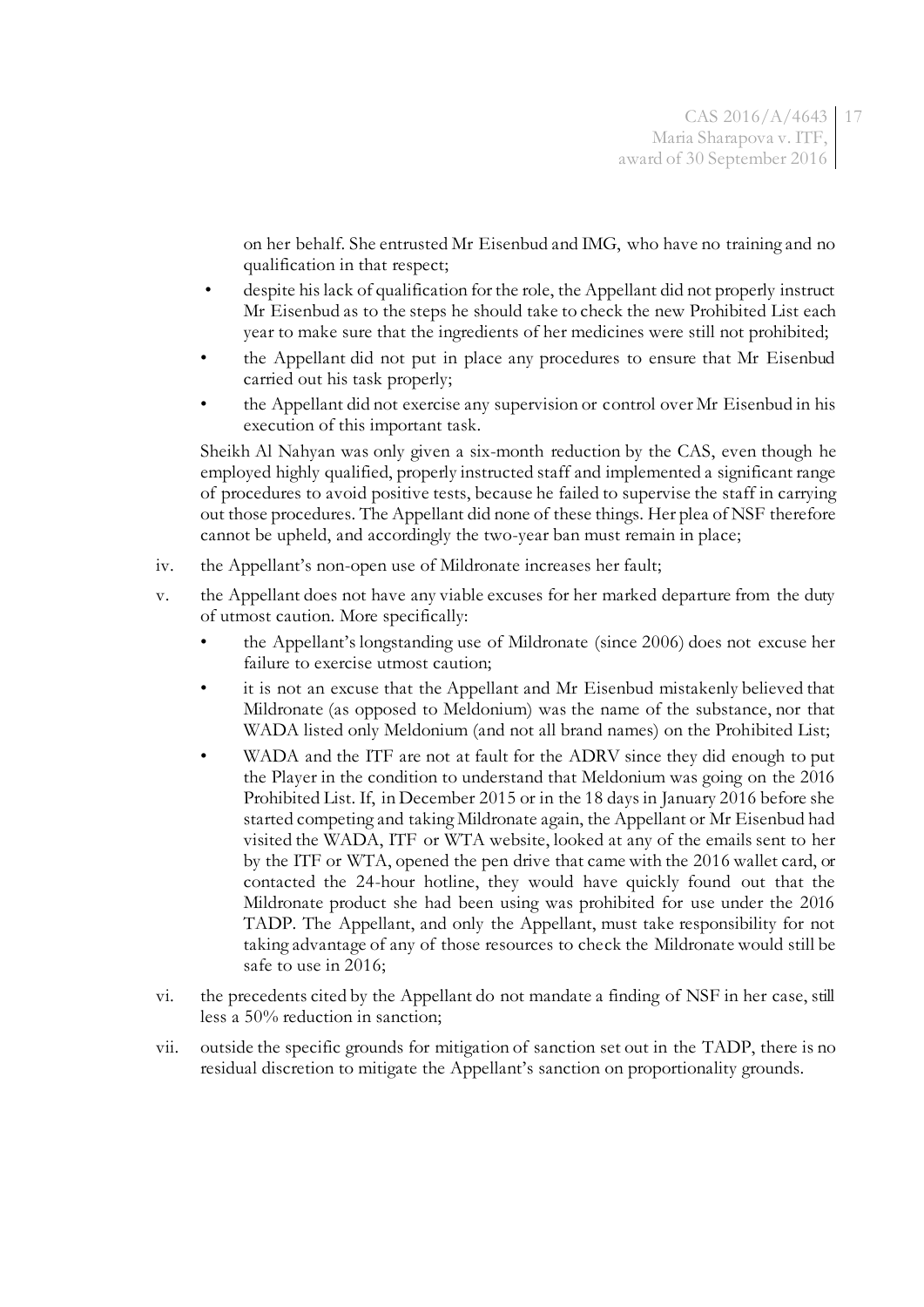#### **3. LEGAL ANALYSIS**

#### **3.1 Jurisdiction**

- 57. CAS has jurisdiction to decide the present dispute.
- 58. In fact, the jurisdiction of CAS is accepted by the Respondent, is confirmed by the Order of Procedure, signed by the parties without any reservation, and is contemplated by Article I2 *"Appeals"* of the TADP, which provides as follows:

*"12.1 Decisions Subject to Appeal:*

*Decisions made under this Programme may be appealed only as set out in this Article 12 ….*

- *12.2. Appeals from Decisions Regarding Anti-Doping Rule Violations, Consequences, Recognition of Decisions and Jurisdiction:*
	- *12.2.1 A decision that an Anti-Doping Rule Violation has been committed, a decision imposing (or not imposing) Consequences for an Anti-Doping Rule Violation … may … be appealed by any of the following parties exclusively to CAS:*
		- *(a) the Player or other Persons who is the subject of the decision being appealed; ... "*.

#### **3.2 Appeal Proceedings**

59. As these proceedings involve an appeal against a decision rendered by the Tribunal, brought on the basis of rules providing for an appeal to the CAS, in a disciplinary dispute rendered by an international body, they are considered and treated as appeal arbitration proceedings in a disciplinary case, within the meaning, and for purposes of the Code.

#### **3.3 Admissibility**

60. The statement of appeal was filed within the deadline set in Article 12.5.1 of the TADP and complied with the requirements of Articles R48 and R64.1 of the Code, including the payment of the CAS Court Office fee. The admissibility of the appeal is not challenged by the Respondent. Accordingly, the appeal is admissible.

#### **3.4 Scope of the Panel's Review**

61. According to Article R57 of the Code,

*"the Panel shall have full power to review the facts and the law. It may issue a new decision which replaces the decision challenged or annul the decision and refer the case back to the previous instance. …".*

62. In that regard, this Panel notes and accepts the *dictum* in the award of 21 May 2010, CAS 2009/A/1870, at para. 125, under which *"the measure of the sanction imposed by a disciplinary body in the exercise of the discretion allowed by the relevant rules can be reviewed only when the sanction is evidently and grossly disproportionate to the offence (see TAS 2004/A/547, §§ 66, 124; CAS 2004/A/690, § 86; CAS 2005/A/830, § 10.26; CAS 2005/C/976 & 986, § 143; 2006/A/1175, § 90; CAS 2007/A/1217, § 12.4)"*. However, such jurisprudence, confirmed in several other CAS awards,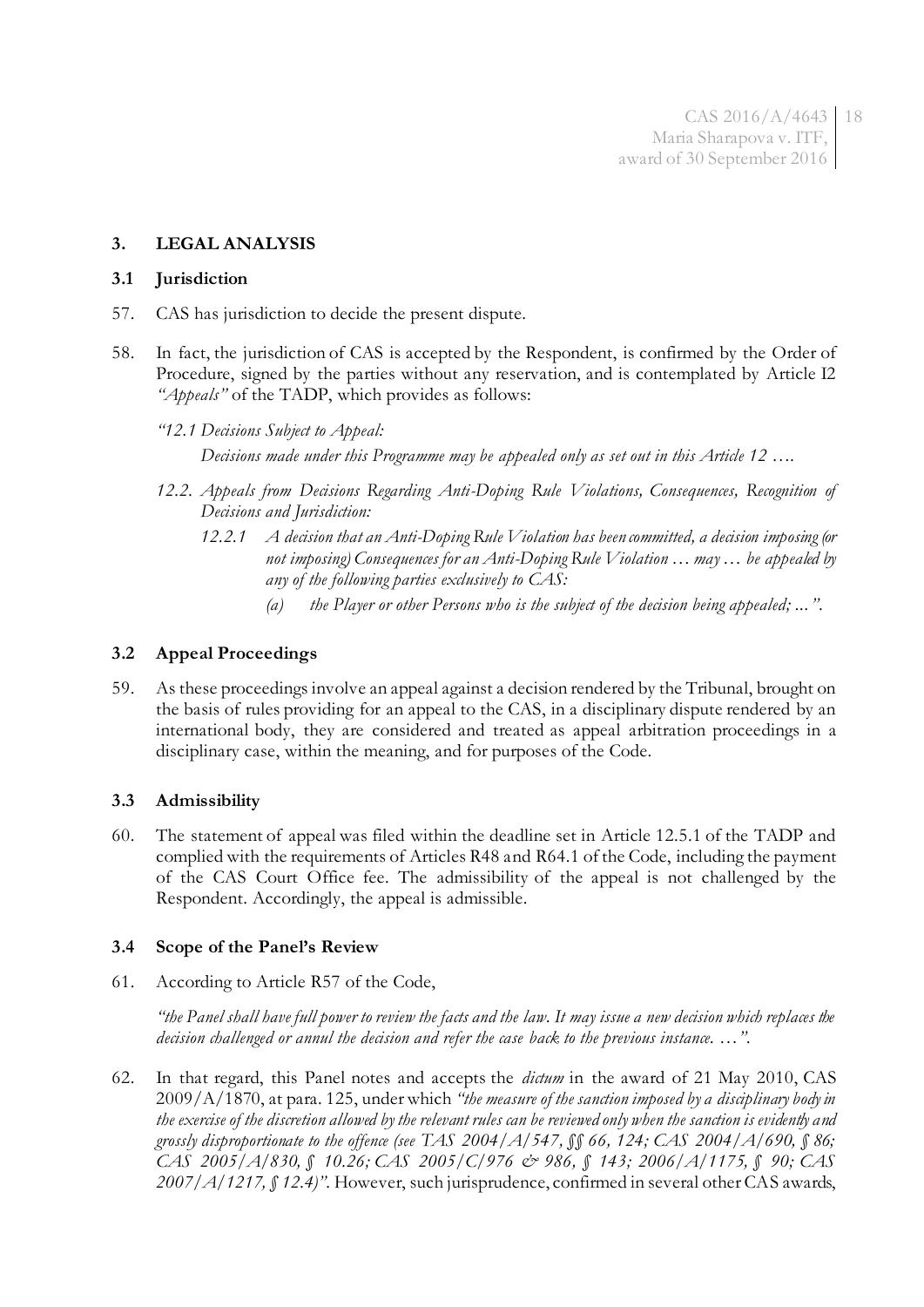far from excluding or limiting the power of a CAS Panel to review the facts and the law involved in the dispute heard (pursuant to Article R57 of the Code), only means that a CAS Panel *"would not easily 'tinker' with a well-reasoned sanction, i.e. to substitute a sanction of 17 or 19 months' suspension for one of 18"* (award of 10 November 2011, CAS 2011/A/2518, § 10.7, with reference to CAS 2010/A/2283, § 14.36).

63. As a result, this Panel is not bound by the findings of the Tribunal, however well reasoned they are. More specifically, this Panel has full power to examine *de novo* the Player's actions, and the evidence before it, in order to verify whether the Player's plea of NSF, dismissed by the Tribunal, is grounded or not. Such exercise is linked to the appellate structure of CAS proceedings.

### **3.5 Applicable Law**

- 64. The question of what law is applicable in the present arbitration is to be decided by the Panel in accordance with the provisions of Chapter 12 of the Swiss Private International Law Act (the "PIL"), the arbitration bodies appointed on the basis of the Code being international arbitral tribunals having their seat in Switzerland within the meaning of Article 176 of the PIL.
- 65. Pursuant to Article 187.1 of the PIL,

*"The arbitral tribunal shall decide the dispute according to the rules of law chosen by the parties or, in the absence of such a choice, according to the law with which the case is most closely connected "*.

- 66. Article 187.1 of the PIL constitutes the entire conflict-of-law system applicable to arbitral tribunals which have their seat in Switzerland. The other specific conflict-of-laws rules contained in Swiss private international law (including the provisions referred to by the Appellant) are not applicable to the determination of the applicable substantive law in Swiss international arbitration proceedings (KAUFMANN-KOHLER/STUCKI, *International Arbitration in Switzerland*, Zurich 2004, p. 116; RIGOZZIA., *L'arbitrage international en matière de sport*, Basel 2005, § 1166 et *seq*).
- 67. With respect to Article 187.1 of the PIL, it is to be underlined (i) that it recognizes the traditional principle of the freedom of the parties to choose the law that the arbitral tribunal has to apply to the merits of the dispute, and (ii) that the choice of law it allows can be made also indirectly, through the reference to the rules governing the procedure set in regulation of an arbitral institution, where they contain a "choice-of-law" provision (KAUFMANN-KOHLER/RIGOZZI, Arbitrage International. Droit et pratique à la lumière de la LDIP, 2<sup>ª</sup> ed., Berne 2010, p. 400).
- 68. As a result, the law applicable in the present arbitration is identified by the Panel in accordance with Article R58 of the Code.
- 69. Article R58 of the Code provides the following:

*"The Panel shall decide the dispute according to the applicable regulations and, subsidiarily, to the rules of law chosen by the parties or, in the absence of such a choice, according to the law of the country in which the federation, association or sports-related body which has issued the challenged decision is domiciled or according to the rules of*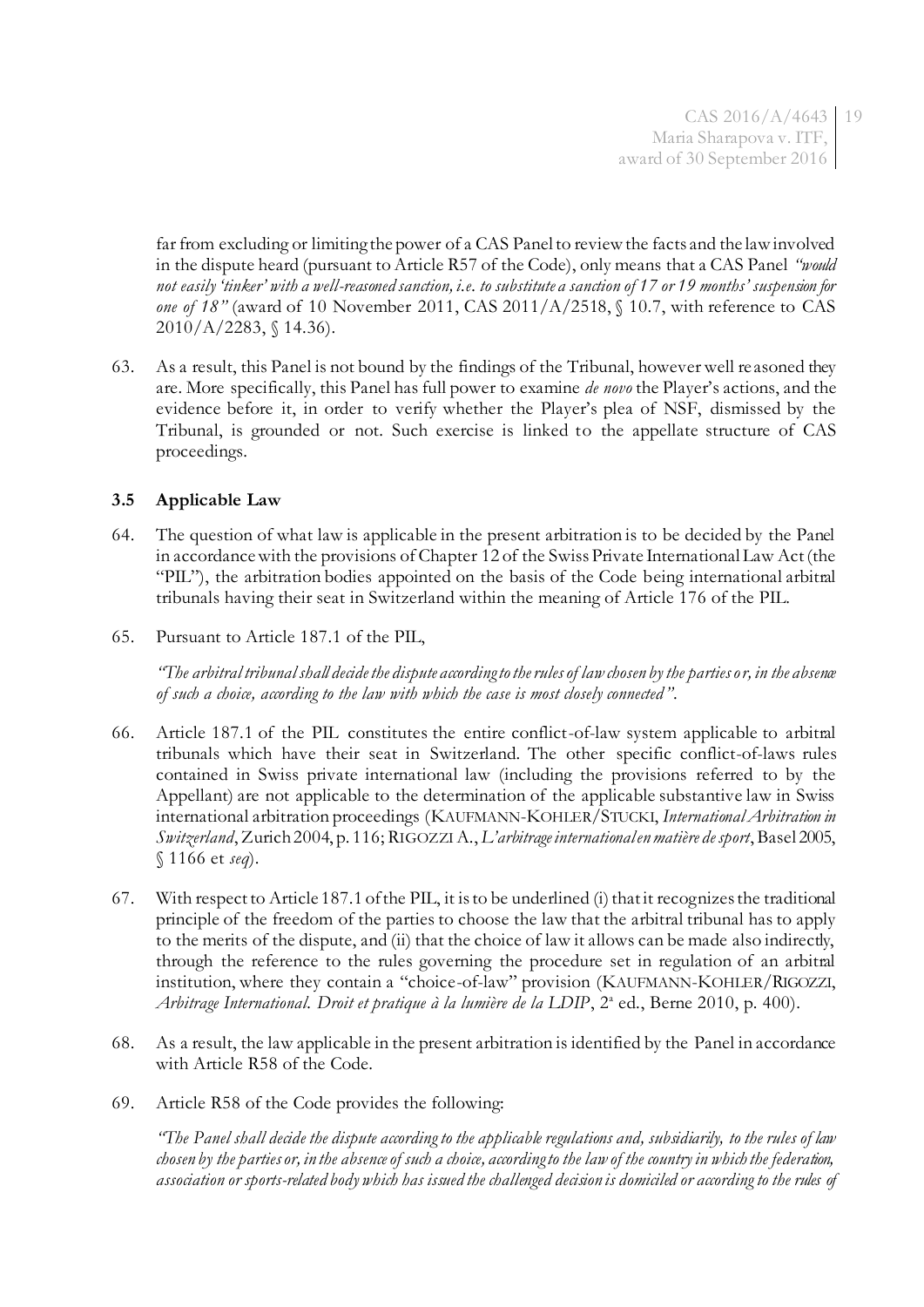*law the Panel deems appropriate. In the latter case, the Panel shall give reasons for its decision"*.

- 70. In the present case, the *"applicable regulations"* for the purposes of Article R58 of the Code are, indisputably, those contained in the TADP because the appeal is directed against decisions issued by the Tribunal, which was passed applying the TADP's rules and regulations.
- 71. Article 12.6.4 of the TADP, then, provides that:

*"In all appeals to CAS pursuant to this Article 12, the governing law shall be English law . …".*

- 72. As a result, TADP's rules and regulations shall apply primarily. English law applies subsidiarily.
- 73. The Panel notes that the Appellant submitted that Swiss law should be applied instead of English law since the WADC is governed by Swiss law, the WADC is intended to apply uniformly by all WADA stakeholders, including the ITF, and that the TADP intends to implement the WADC for the sport of tennis. The Panel, at the same time, notes the express choice of law contained in the TADP, and that, even though the WADC may be subject to Swiss law, the TADP remains governed by English law. In any case, the Panel was not directed to any difference that could derive from the application of Swiss law instead of English law. In the end, therefore, the question is immaterial and does not need to be further explored.
- 74. The provisions of the TADP and of its Appendix One [*"Definitions"*] which are relevant in this case are the following:
	- *10.2.2 If Article 10.2.1 does not apply, the period of Ineligibility shall be two years.*
	- *10.5 Reduction of the Period of Ineligibility based on No Significant Fault or Negligence*
	- *10.5.1 Reduction of Sanctions for Specified Substances or Contaminated Products for an Anti-doping Rule Violation under Article 2.1, 2.2 or 2.6: […]*
	- *10.5.2 Application of No Significant Fault or Negligence beyond the Application of Article 10.5.1:*

*In an individual case where Article 10.5.1 is not applicable, if a Player … establishes that he/she bears No Significant Fault or Negligence, then ... the otherwise applicable period of Ineligibility may be reduced based on the degree of Fault of the Player …, but the reduced period of Ineligibility may not be less than one-half of the period of Ineligibility otherwise applicable. [...]*

*Fault: Fault is any breach of duty or any lack of care appropriate to a particular situation. Factors to be taken into consideration in assessing a Player or other Person's degree of Fault include, for example, the Player or other Person's experience, whether the Player or other Person is a Minor, special considerations such as impairment, the degree of risk that should have been perceived by the Player and the level of care and investigation exercised*  by the Player in relation to what should have been the perceived level of risk. In assessing the Player or other *Person's degree of Fault, the circumstances considered must be specific and relevant to explain the Player or other Person's departure from the expected standard of behaviour. Thus, for example, the fact that a Player would lose the opportunity to earn large sums of money during a period of Ineligibility, or the fact that the Player only has a short time left in his or her career, or the timing of the sporting calendar, would not be relevant factors to be considered in reducing the period of Ineligibility under Article 10.5.1 or 10.5.2.* 

*No Fault or Negligence: The Player … establishing that he/she did not know or suspect, and could not*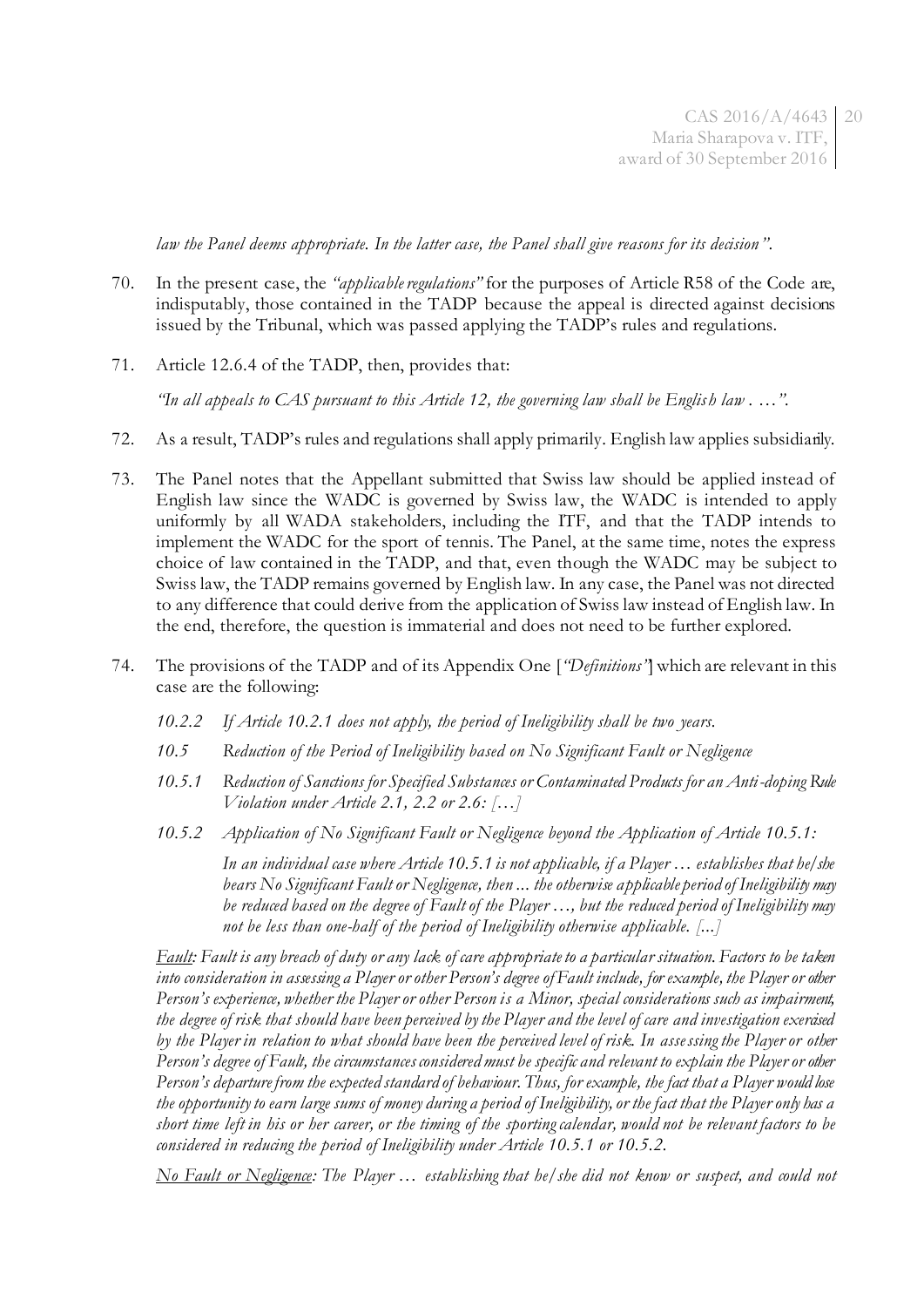*reasonably have known or suspected even with the exercise of utmost caution, that he/she had Used or been administered the Prohibited Substance or Prohibited Method or otherwise violated an anti-doping rule. Except*  in the case of a Minor, for any violation of Article 2.1 the Player must also establish how the Prohibited *Substance entered his/her system.* 

*No Significant Fault or Negligence: The Player … establishing that his/her Fault or negligence, when viewed*  in the totality of the circumstances and taking into account the criteria for No Fault or Negligence, was not *significant in relationship to the Anti-Doping Rule Violation. Except in the case of a Minor, for any violation of Article 2.1 the Player must also establish how the Prohibited Substance entered his/her system*.

# **3.6 The Dispute**

#### **A. Introduction**

- 75. This dispute concerns the Decision rendered by the Tribunal, which found the Player responsible for the ADRV, declared her ineligible for a period of two years, and disqualified the results she had obtained at the 2016 Australian Open Championships, with all ensuing consequences. The Player disputes in part this conclusion, and requests that the Panel find that she bears NSF for the ADRV and, on such basis, that the period of ineligibility be reduced. On the other side, the Respondent requests the Panel to confirm the Decision rendered by the Tribunal.
- 76. In essence, on the basis of the parties' submissions, issues relating to the commission by the Player of the ADRV and to the consequences other than the length of the period of ineligibility are not before this Panel. At the same time, the Player accepts that she bears some "minimal" degree of fault. As a result, the main questions that the Panel has to examine are the following:
	- i. what is the Player's level of fault and more specifically, did the Player commit the ADRV with NSF?
	- ii. if so, what is the proper sanction?
- 77. The Panel shall examine those main issues separately.
- *i. What is the Player's level of fault?*
- 78. The Tribunal found that the Player, responsible for the ADRV, was not entitled to the benefits under Article 10.5.2 of the TADP. The Tribunal, in fact, came to the conclusion, expressed with plain language, that the Player could *"not prove that she exercised any degree of diligence, let alone utmost*  caution, to ensure that her ingestion of Mildronate did not constitute a contravention. To the contrary her *concealment from the anti-doping authorities and her team of the fact that she was regularly using Mildronate in competition for performance enhancement was a very serious breach of her duty to comply with the rules. Her conduct was serious in terms of her moral fault and significant in its causative effect on the contravention"*.In other less severe words, the Tribunal found the degree of the Player's negligence to be significant, considering the totality of the circumstances of the case. As a result, the Tribunal concluded that the otherwise applicable period of ineligibility could not be reduced.
- 79. Article 10.5.2 of the TADP sets two conditions for the reduction of the ineligibility period to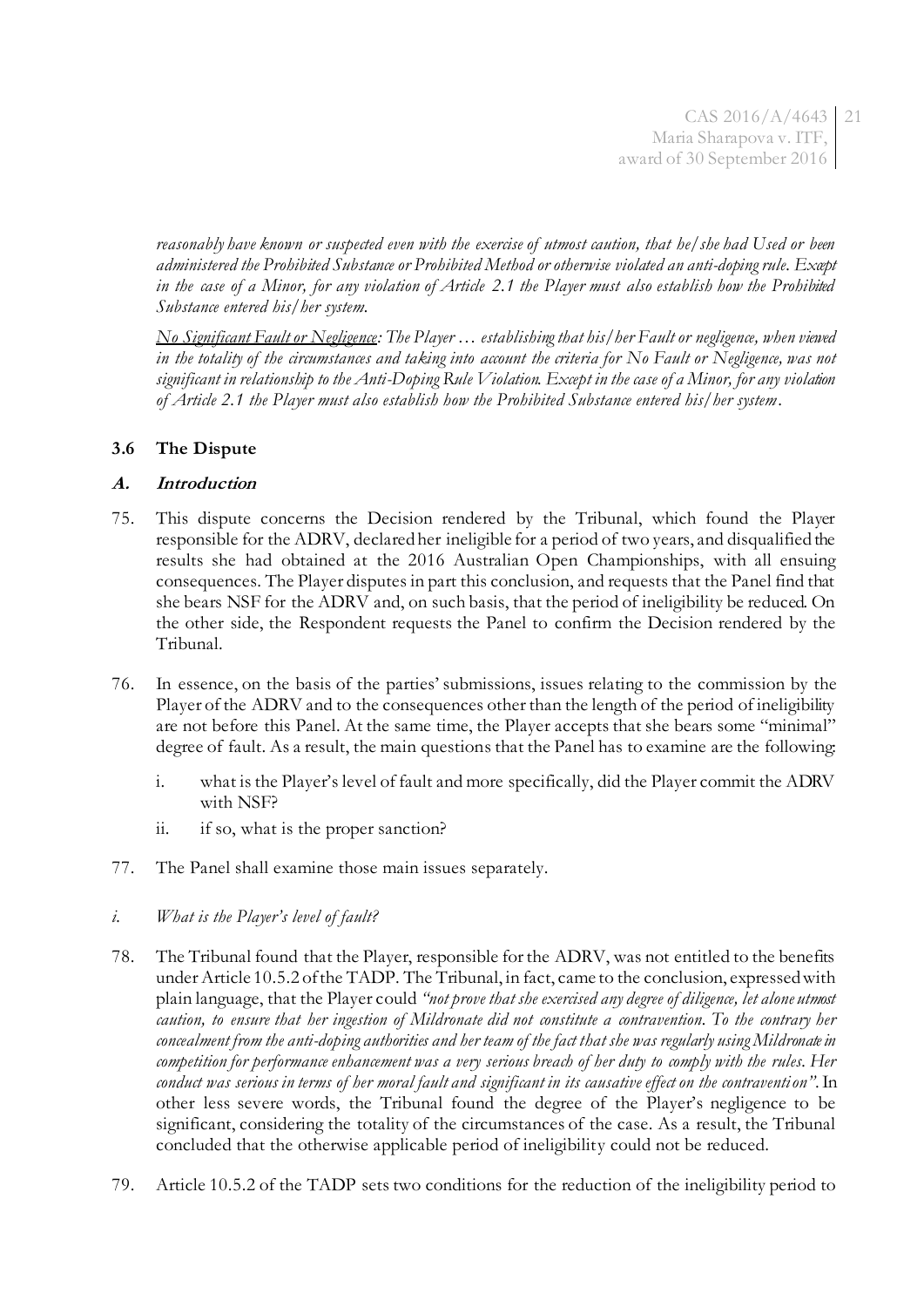be applied on an athlete following the finding of the violation of Article 2.1 of the TADP (presence of a prohibited substance):

- i. the athlete must establish how the prohibited substance entered his or her system;
- ii. the athlete must establish that he or she bears "No Significant Fault or Negligence".
- 80. The Panel notes that the first condition is satisfied. The issue is indeed not even disputed by the parties in this arbitration. The Tribunal held that the Player had established that the prohibited substance (Meldonium) entered into her system as a result of her use of Mildronate; and the ITF accepts that the Player tested positive because of the product (Mildronate) she ingested.
- 81. The dispute between the parties instead concerns the satisfaction of the second condition, denied by the Respondent and claimed to be fulfilled by the Appellant, who disputes the conclusions of the Tribunal.
- 82. The issue whether an athlete's fault or negligence is "significant" has been much discussed in the CAS jurisprudence, and chiefly so with respect to the various editions of the WADC (in the cases of *CAS OG 06/001*, *CAS 2013/A/3327*, and *CAS 2005/A/921* discussed by the parties in the present arbitration, but also in a number of other cases: *e.g.*, *inter alia* CAS 2004/A/690; CAS 2005/A/830; CAS 2005/A/847; CAS OG 04/003; CAS 2006/A/1025; 2008/A/1489&1510; CAS 2009/A/1870; CAS 2012/A/2701; CAS 2012/A/2747; CAS 2012/A/2804; CAS 2012/A/3029). These cases offer guidance to this Panel. It is, however, to be underlined that all those cases are very "fact specific" and that no doctrine of binding precedent applies to the CAS jurisprudence. Indeed, the TADP itself, while defining the conditions for the finding of NSF, stresses the importance to establish it *"in view of the totality of the circumstances"*, and therefore paying crucial attention to their specificities.
- 83. Two points need to be underlined in this respect.
- 84. First, a period of ineligibility can be reduced based on NSF only in cases where the circumstances justifying a deviation from the duty of exercising the *"utmost caution"* are truly exceptional, and not in the vast majority of cases. However, in the Panel's opinion, the "bar" should not be set too high for a finding of NSF. In other words, a claim of NSF is (by definition) consistent with the existence of some degree of fault and cannot be excluded simply because the athlete left some *"stones unturned"*. As a result, a deviation from the duty of exercising the *"utmost caution"* does not imply *per se* that the athlete's negligence was "significant"; the requirements for the reduction of the sanction under Article 10.5.2 of the TADP can be met also in such circumstances. It is in fact clear to this Panel (as noted in *CAS 2013/A/3327*, §§ 74-75) that an athlete can always read the label of the product used or make Internet searches to ascertain its ingredients, cross-check the ingredients so identified against the Prohibited List or consult with the relevant sporting or anti-doping organizations, consult appropriate experts in anti-doping matters and, eventually, not take the product. However, an athlete cannot reasonably be expected to follow all such steps in each and every circumstance. To find otherwise would render the NSF provision in the WADC meaningless.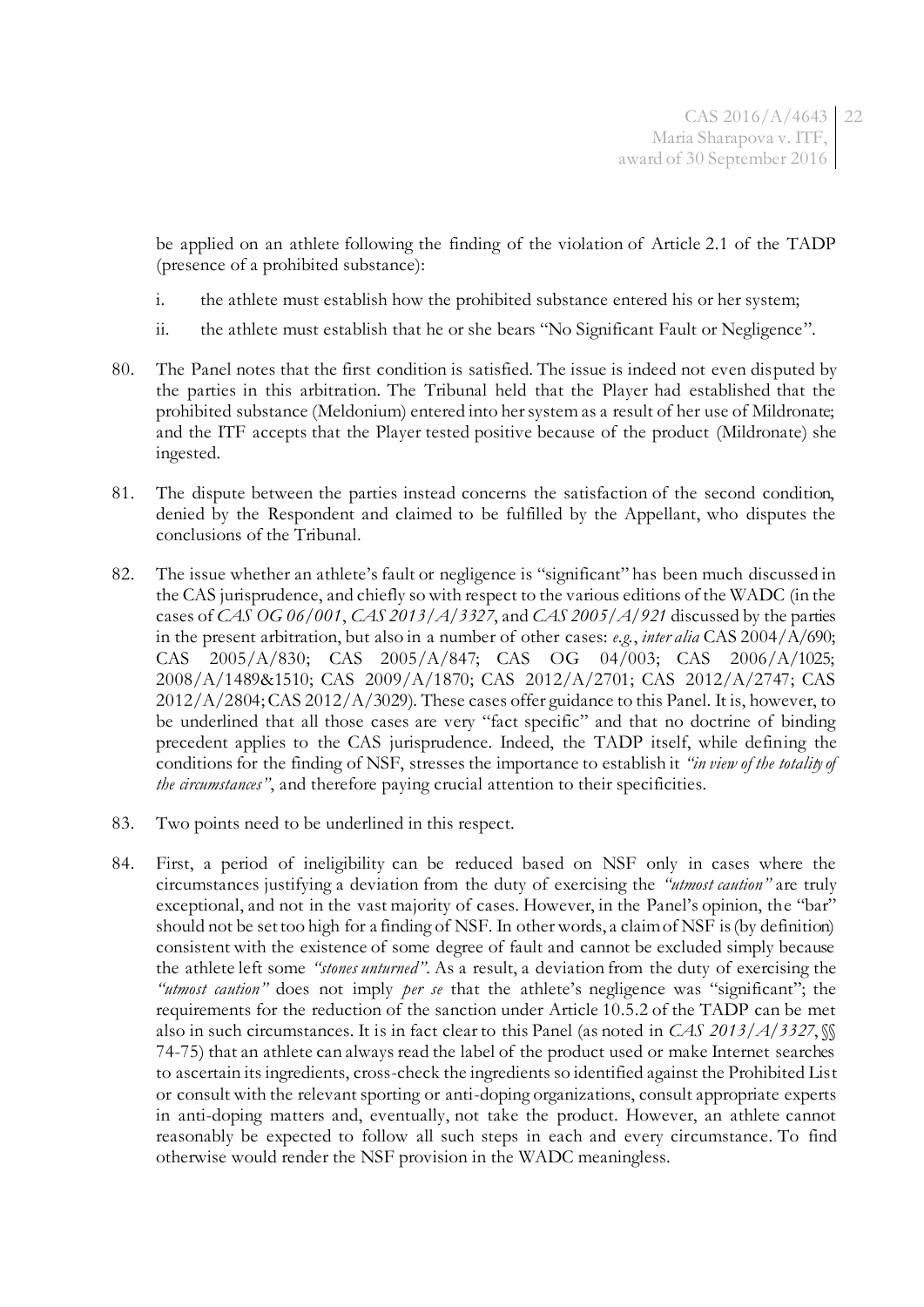- 85. Second, the parties agreed before this Panel to follow the approach indicated by *CAS 2014/A/3591* (§ 177), i.e. that athletes are permitted to delegate elements of their anti-doping obligations. If, however, an anti-doping rule violation is committed, the objective fact of the third party's misdeed is imputed to the athlete, but the sanction remains commensurate with the athlete's personal fault or negligence in his/her selection and oversight of such third party or, alternatively, for his/her own negligence in not having checked or controlled the ingestion of the prohibited substance. In other words, the fault to be assessed is not that which is made by the delegate, but the fault made by the athlete in his/her choice. As a result, as the Respondent put it, a player who delegates his/her anti-doping responsibilities to another is at fault if he/she chooses an unqualified person as her delegate, if he/she fails to instruct him properly or set out clear procedures he/she must follow in carrying out his task, and/or if he/she fails to exercise supervision and control over him/her in the carrying out of the task. The Panel also concurs with such approach.
- 86. In light of the foregoing, the Panel finds that that the Player's fault was not significant.
- 87. In that respect, the Panel remarks that the Player chose to rely on Mr Eisenbud and his organization (IMG) for the performance of all anti-doping related matters based on a long history of satisfactory compliance with anti-doping rules and regulations with respect to (1) the submission, through ADAMS, of the Player's "whereabouts" information, and for the filing of TUE applications, if and when required; and (2) for the checking of the Prohibited List and the observation of the evolution in the anti-doping regulations since 2013. This point is confirmed not only by consistent testimony of the witnesses heard, but by the very actions of the ITF, which, on 22 December 2015, emailed to a representative of the Player at IMG the explanation of the *"Main Changes to the Tennis Anti-Doping Program me for 2016"*.
- 88. The Panel finds the choice of Mr Eisenbud to be reasonable in the circumstances of the case. In fact:
	- i. even though, under the TADP, it is the Player's personal duty to ensure that no prohibited substance enters his/her body (Article 2.1.1) and it is the responsibility of each player to be familiar with the most current edition of the Prohibited List (Article 3.1.2 *in fine*), nothing prevented the Player, a high-level athlete focused on demanding sporting activities all over the world, from delegating activities aimed at ensuring regulatory compliance and more specifically that no anti-doping rule violation is committed;
	- ii. Mr Eisenbud and IMG were, in 2013, when the Player left the care of Dr Skalny, already taking care of other aspects of her anti-doping compliance, which, such as TUE applications, involve some complexities;
	- iii. checking a substance against the Prohibited List is not an action for which specific antidoping training is required. It is expected to be made, as a rule and under Article 3.1.2 of the TADP, by the player personally, and a player does not need to have scientific or medical expertise for such purpose. No standard in the WADC or otherwise raises such a high bar. Therefore, the delegation to Mr Eisenbud, an expert sports agent, aware of the importance of the services rendered to the Player, and whose livelihood was dependent on the athletic success of the Player, was not precluded by any lack of scientific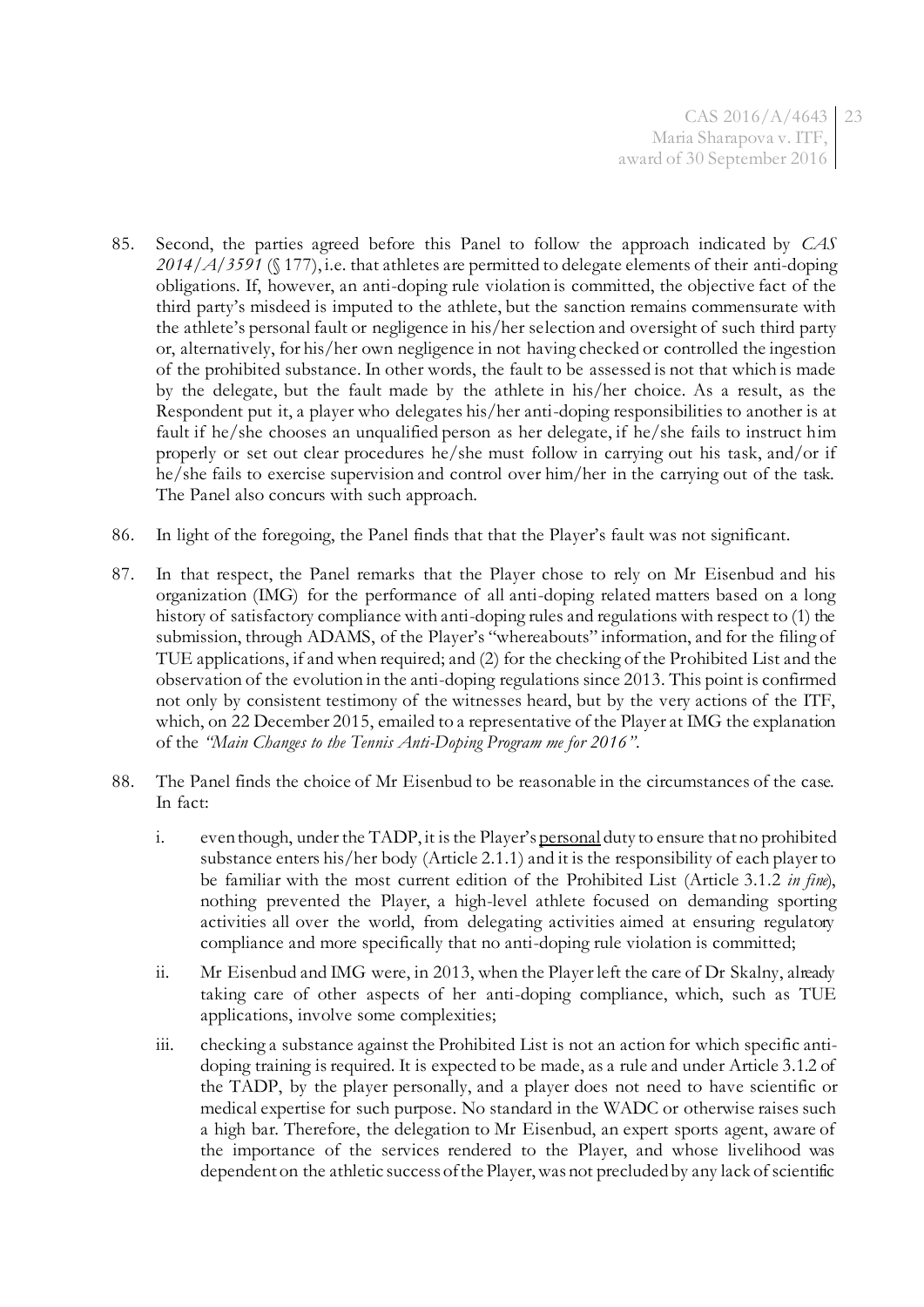or medical qualification, openly recognized by Mr Eisenbud himself. In other words, the Player chose a sufficiently qualified person as her delegate for the purposes of checking the Prohibited List.

- 89. The Player, however, did not give Mr Eisenbud instructions as to how this task had to be performed. The Player did not tell Mr Eisenbud to check (and Mr Eisenbud therefore did not check) whether Mildronate was only a "brand name" or indicated the ingredient of the product; she did not put him in touch with Dr Skalny at the time she left the care of Dr Skalny, but simply supplied Mr Eisenbud with the names of the Skalny Products; she did not instruct Mr Eisenbud to consult the WADA, ITF or WTA website, to call the ITF "hot line", to open the flash drive supplied with the "wallet card", or even to read the emails received, opening the "links" therein contained. She simply passed the entire matter over to Mr Eisenbud, completely relying on him.
- 90. In the same way, the Player did not establish any procedure to supervise and control the actions performed by Mr Eisenbud in the discharge of the tasks he was expected to perform: no procedure for reporting or follow-up verification was established to make sure that Mr Eisenbud had actually discharged the duty, for instance, of checking year after year the Skalny Products towards the Prohibited List.
- 91. Such circumstances show some degree of fault on the part of the Player, but they do not exclude altogether the possibility for the Player to invoke NSF.
- 92. The Panel finds in fact that the Player had a reduced perception of the risk she was incurring while using Mildronate, and that this reduced perception of risk was justified, because:
	- i. Mildronate was one of the Skalny Products that the Player, at the beginning of 2016, had used for 10 years without any anti-doping issue, as confirmed by the certificates of antidoping compliance obtained by Dr Skalny, and by the lack of any positive result returned by the numerous anti-doping tests to which the Player had also undergone after she had left Dr Skalny and through 2015;
	- ii. as recognized by the Tribunal (§ 24 of the Decision), the Player did not seek treatment from Dr Skalny for the purposes of obtaining any performance enhancing product, but for medical reasons. The fact that she continued to also use the Skalny Products after she had left Dr Skalny and without a medical prescription (except those obtained years before) (though no prescription from a physician was required to obtain Mildronate over the counter) could not change, in the Panel's opinion, the perception of the Player, also in light of the recommendation of Dr Skalny (confirmed by his testimony) that she continued to take those substances;
	- iii. no specific warning had been issued by the relevant organizations (WADA, ITF or WTA) as to the change in the status of Meldonium (the ingredient of Mildronate). In that respect, the Panel notes that anti-doping organizations should have to take reasonable steps to provide notice to athletes of significant changes to the Prohibited List, such as the addition of a substance, including its brand names. Indeed, the ITF had done so when the substance DBMA had been added to the Prohibited List. Here, the ITF relies on its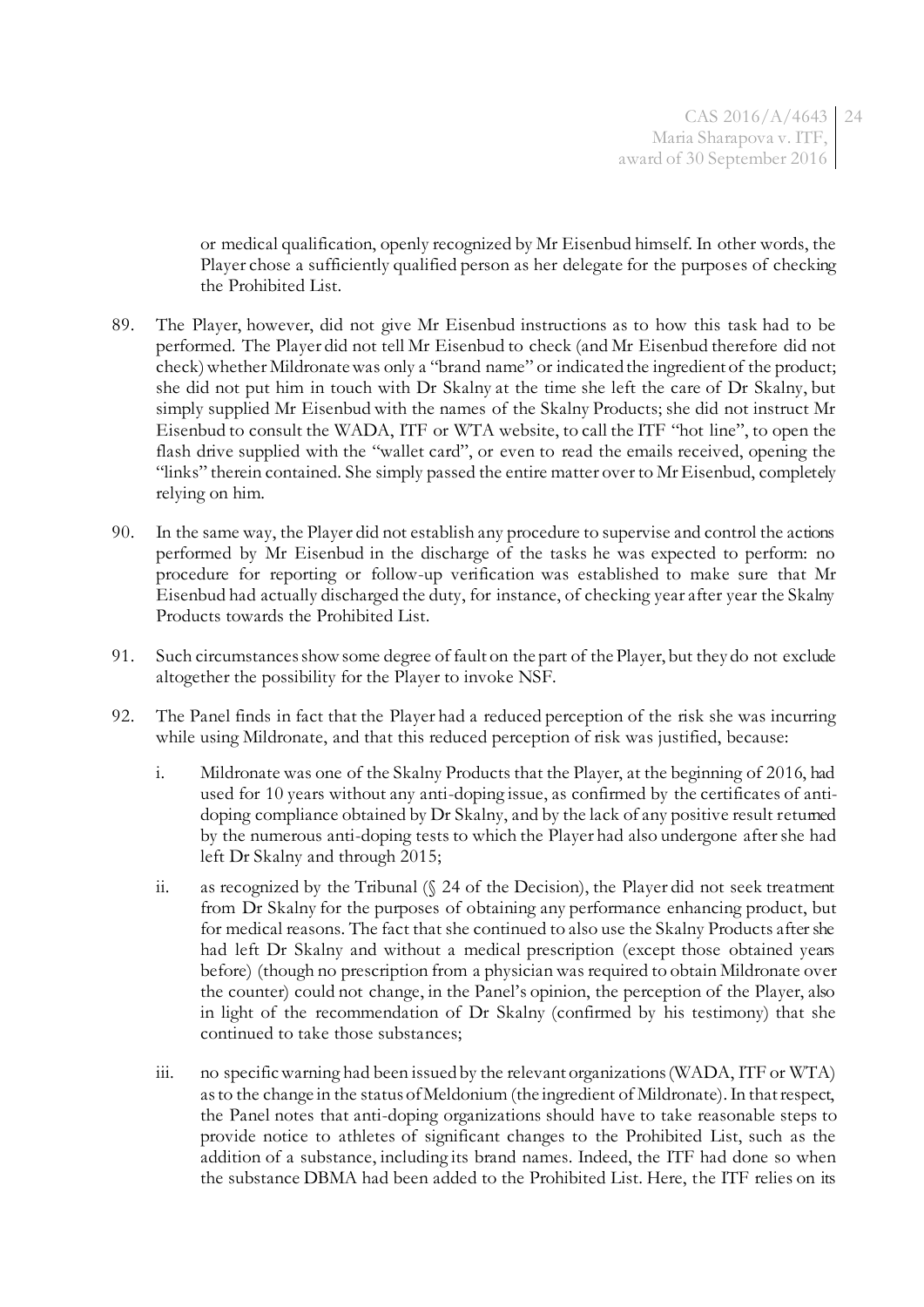wallet card, emails, and other online resources, on which the Panel heard testimony. The Panel notes that an athlete or his/her delegate could have found reference to both Meldonium and its brand name Mildronate through a couple of links on the ITF website. However, it is concerned that the ITF's notices to athletes that referred to "Significant Changes" to the TADP referred only to procedural changes and not to the addition of new prohibited substances.

- 93. In addition, the Panel notes that:
	- a. There had been no significantly publicized case of a Meldonium positive in Olympic sports and no prior case at all in tennis;
	- b. The Player took a public position acknowledging that she took Meldonium and that she accepted responsibility therefor, and she did so in a very public way, calling a press conference, on her own, that brought worldwide publicity to her case and to the use of Meldonium going forward;
	- c. The Panel gives no weight to the fact that the ITF later rejected her application for a TUE to use Mildronate; that action in part precipitated her appeal of the charges in this case, and so it could not be used as a basis to justify a longer sanction as requested by the ITF.
- 94. In light of the totality of such circumstances, the Panel concludes that the Player's claim of NSF can be accepted.
- *ii. What is the appropriate length of the ineligibility period to be imposed on the Player?*
- 95. The measure of the sanction to be imposed depends on the degree of fault.
- 96. The Panel notes that, even though the Player committed the ADRV with NSF, she bears some degree of fault, which prevents a reduction to the minimum measure of ineligibility under Article 10.5.2 of the TADP.
- 97. Having considered the precedents, and the framework of the review of these cases provided by the *CAS 2013/A/3327* case (incorporated under the 2015 WADC in 2016/A/4371), the Panel is of the view that:
	- a. The relevant measure of fault here is whether the Player was reasonable in selecting IMG to assist her in meeting her anti-doping obligations. The Panel has already determined that her decision was reasonable. Where the Player fell short, however, was in her failure to monitor or supervise in any way whether and how IMG was meeting the anti-doping obligations imposed on an athlete when IMG agreed to assist her. She failed to discuss with Mr Eisenbud what needed to be done to check the continued availability of Mildronate (as opposed to the procedure to check new substances she was prescribed), to put him in contact with Dr Skalny to understand the nature of the Skalny products, to understand whether Mildronate was the name of the product or the substance, and whether he had made the necessary confirmation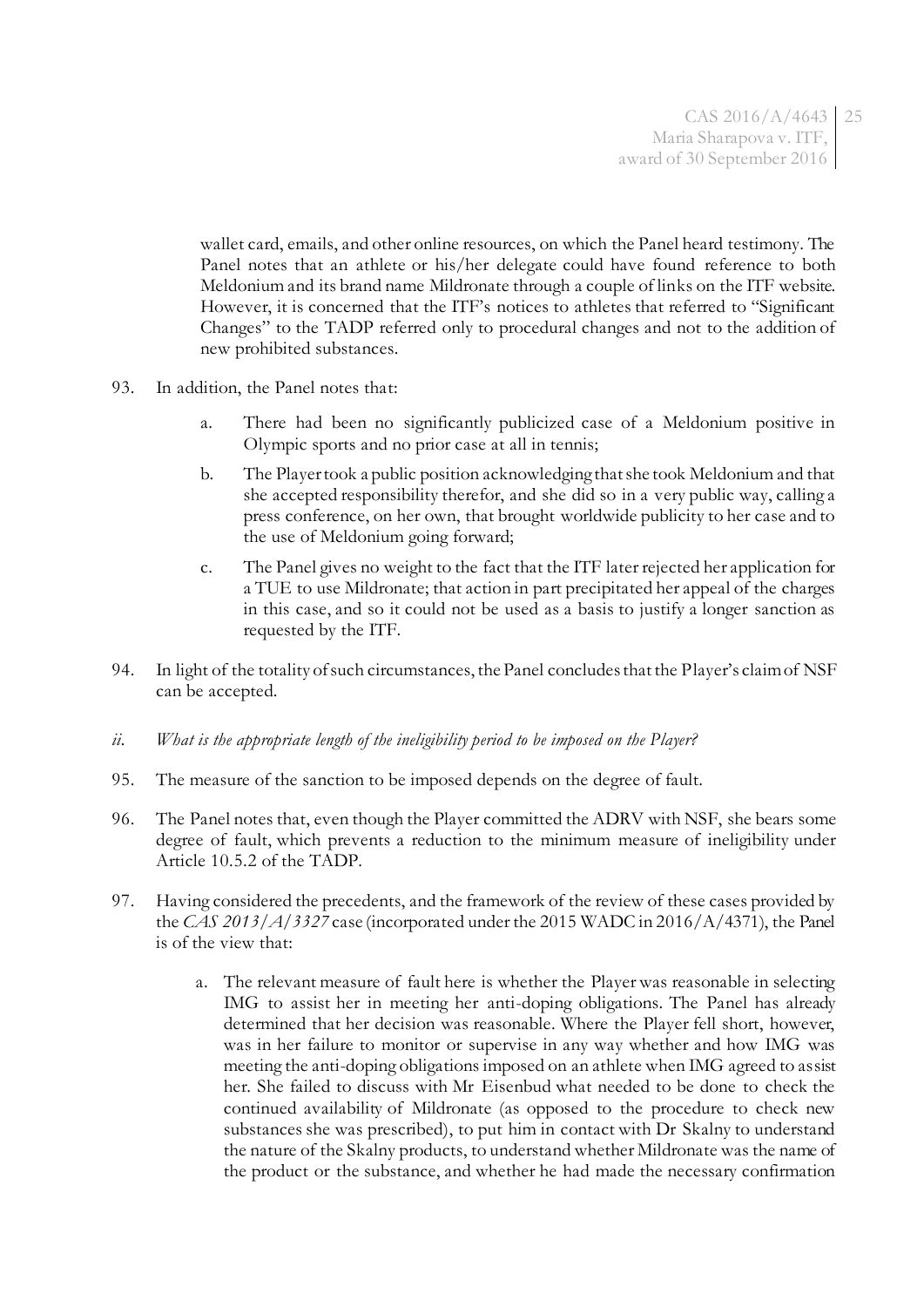each year that the product had not been added to the Prohibited List. It cannot be consistent with the relevant precedents and the WADC that an athlete can simply delegate her obligations to a third party and then not otherwise provide appropriate instructions, monitoring or supervision without bearing responsibility; such a finding would render meaningless the obligation of an athlete to avoid doping.

- b. In addition, unlike *CAS OG 06/001*, Ms. Sharapova did not disclose on her antidoping control forms her use of the prohibited substance, a factor that clearly weighed heavily in the mind of the CAS Panel in *CAS OG 06/001* for the Panel to reach its conclusion of one year.
- 98. For these reasons, the Player's fault is greater than the minimum degree of fault falling within NSF, but as noted less than Significant Fault. Accordingly, the Panel has determined, under the totality of the circumstances, that a sanction of fifteen (15) months is appropriate here given her degree of fault.
- 99. The Panel is also of the view that there is no basis for reducing her sanction further by applying principles of proportionality. The Panel's basis for this position is that the WADC, from which the ITF ADP is derived and on which it is based, has been found repeatedly to be proportional in its approach to sanctions, that the question of fault is built in to analysis of length of sanction under the ITF ADP, and that no case has been cited that could justify a further reduction of the Player's sanction here.
- 100. The Panel wishes to emphasize that based on the evidence, the Player did not endeavour to mask or hide her use of Mildronate and was in fact open about it to many in her entourage and based on a doctor's recommendation, that she took the substance with the good faith belief that it was appropriate and compliant with the relevant rules and her anti-doping obligations, as it was over a long period of her career, and that she was not clearly informed by the relevant anti-doping authorities of the change in the rules. After its *de novo* review here, the Panel has determined it does not agree with many of the conclusions of the Tribunal, except as otherwise specifically indicated herein.
- 101. Finally, the Panel wishes to point out that the case it heard, and the award it renders, was not about an athlete who cheated. It was only about the degree of fault that can be imputed to a player for her failure to make sure that the substance contained in a product she had been legally taking over a long period, and for most of the time on the basis of a doctor's prescription, remained in compliance with the TADP and WADC. No question of intent to violate the TADP or WADC was before this Panel: under no circumstances, therefore, can the Player be considered to be an "intentional doper".
- 102. Accordingly, considering all of the foregoing reasons, the Panel has determined that the appropriate length of sanction here is fifteen (15) months; in other words, the Panel is reducing her sanction on the basis of NSF by nine (9) months.